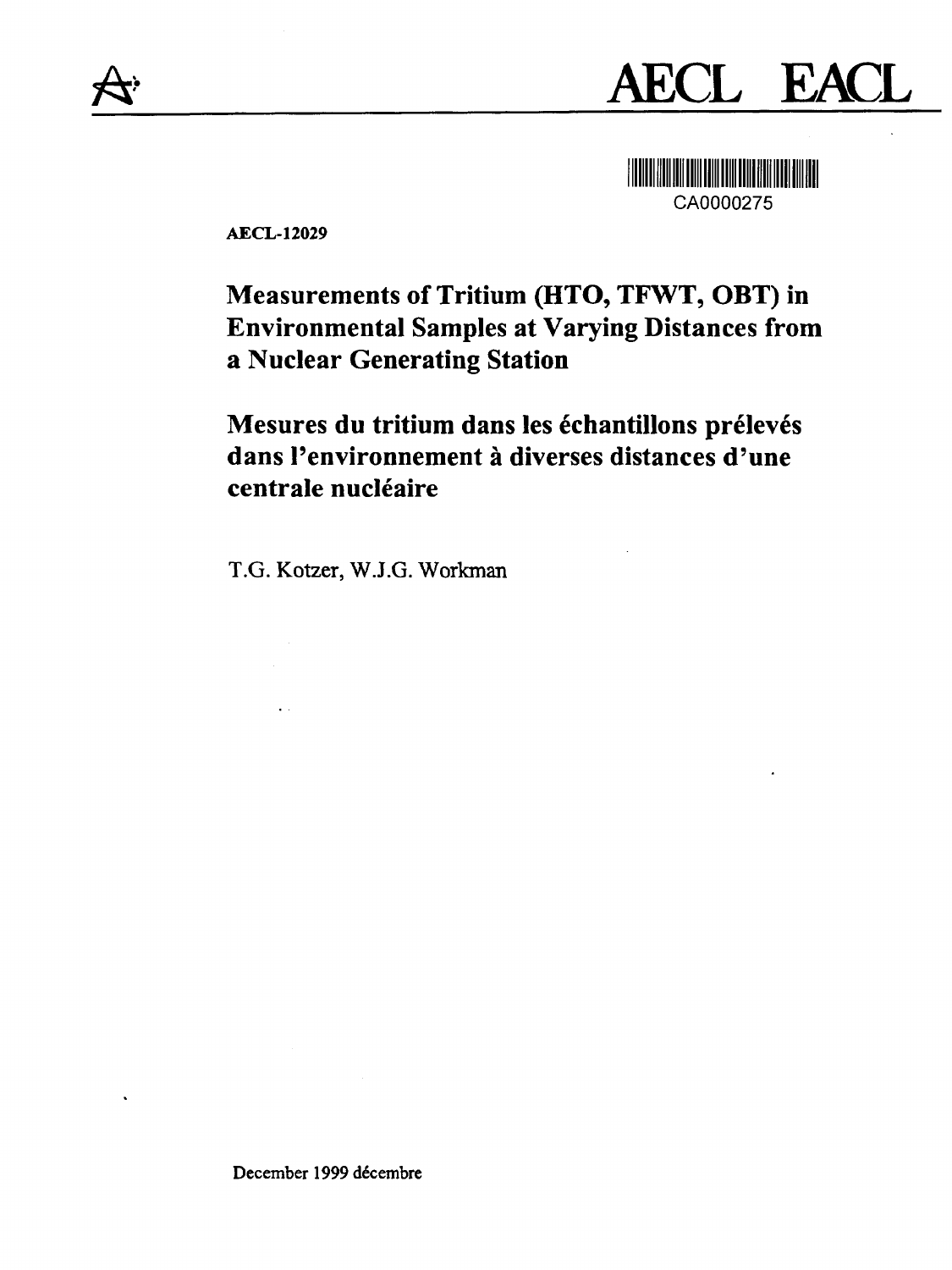## AECL

# MEASUREMENTS OF TRITIUM (HTO, TFWT, OBT) IN ENVIRONMENTAL SAMPLES AT VARYING DISTANCES FROM A NUCLEAR GENERATING STATION

by

T.G. Kotzer and W.J.G. Workman

Environmental Technologies Branch Chalk River Laboratories Chalk River, Ontario, Canada KOJ 1JO

1999 December

 $\mathbf{r}$ 

 $\ddot{\phantom{a}}$ 

AECL-12029

 $\ddot{\phantom{0}}$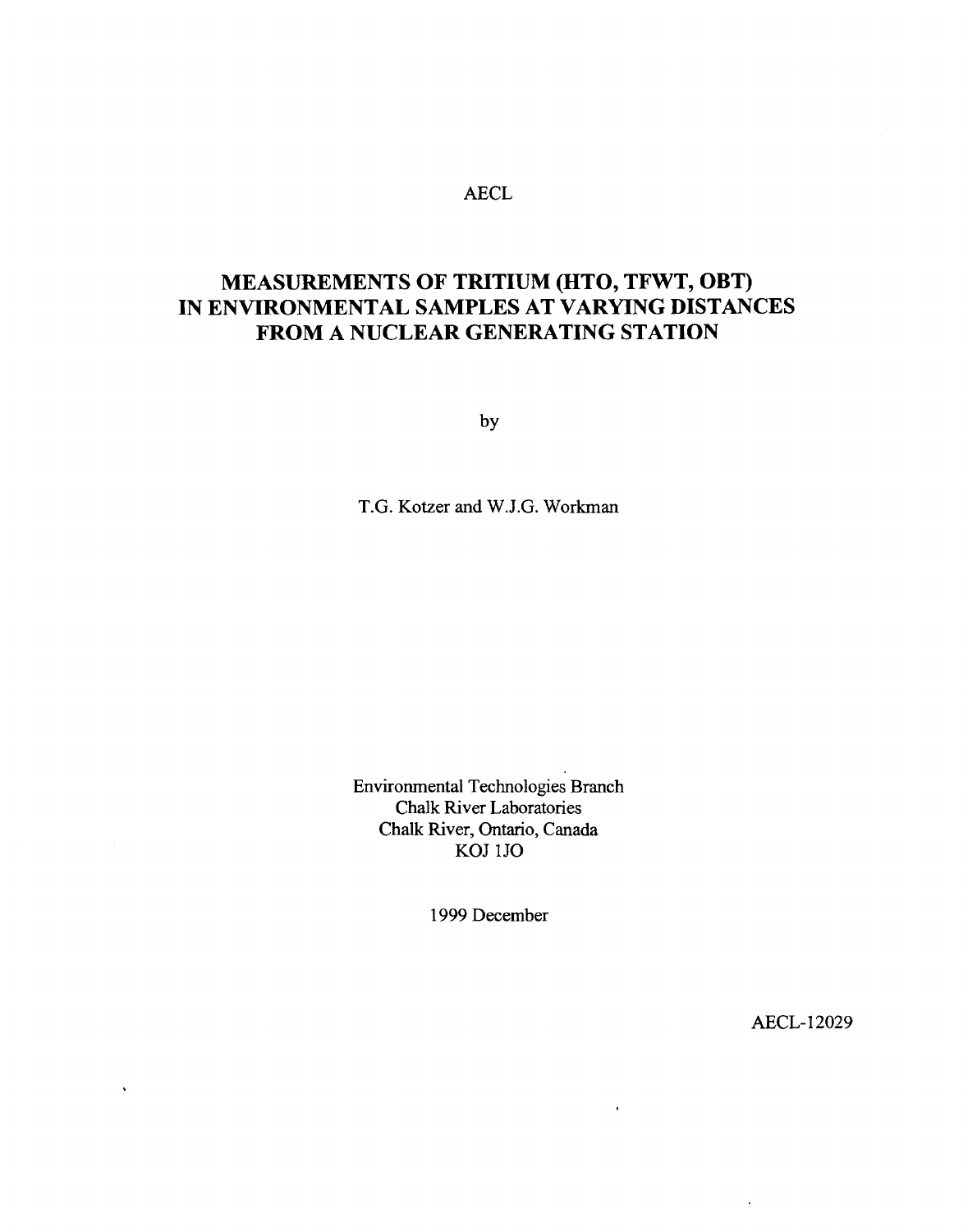## EACL

# MESURES DU TRITIUM DANS LES ECHANTILLONS PRELEVES DANS L'ENVIRONNEMENT A DIVERSES DISTANCES D'UNE CENTRALE NUCLÉAIRE

par

T.G. Kotzer et W.J.G. Workman

#### Résumé

On a mesuré les concentrations de tritium dans des échantillons prélevés dans l'environnement (végétation, eau, sol, air) de sites éloignés et proches d'une centrale nucléaire CANDU du sud de l'Ontario (OPG-Pickering). Les niveaux du tritium dans l'eau exempt de tissu et de tritium lie organiquement dans la végétation peuvent atteindre 24 000 UT immédiatement à côté de la centrale nucléaire et décroissent rapidement à des niveaux comparables aux concentrations du fond naturel pour le tritium dans l'environnement (environ  $\leq 60$  UT). Les concentrations de tritium ont également été mesurées dans des échantillons de végétation et des cernes d'arbres poussant à des distances considérables des centrales nucléaires, et correspondent à un facteur de 1 a 2 des niveaux ambiants du tritium mesure dans les precipitations, en divers endroits du Canada (environ  $\leq 30$  UT).

> Techniques de l'environnement Laboratoires de Chalk River Chalk River (Ontario) Canada KOJ 1JO

> > Décembre 1999

AECL-12029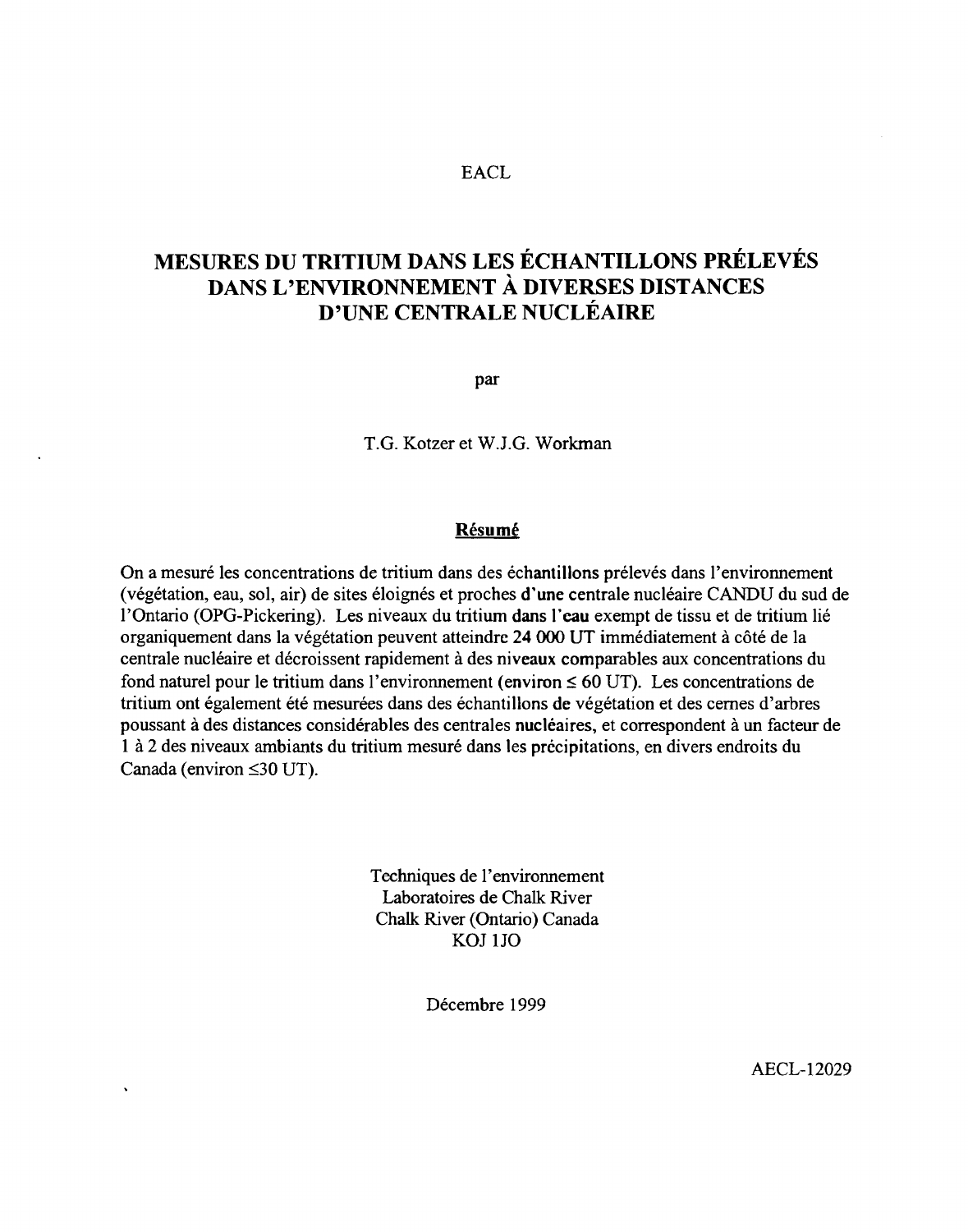#### AECL

# MEASUREMENTS OF TRITIUM (HTO, TFWT, OBT) IN ENVIRONMENTAL SAMPLES AT VARYING DISTANCES FROM A NUCLEAR GENERATING STATION

by

T.G. Kotzer and W.J.G. Workman

#### **Abstract**

Concentrations of tritium have been measured in environmental samples (vegetation, water, soil, air) from sites distal and proximal to a CANDU nuclear generating station in Southern Ontario (OPG-Pickering). Levels of tissue-free water tritium (TFWT) and organically bound tritium (OBT) in vegetation are as high as 24,000 TU immediately adjacent to the nuclear generating station and rapidly decrease to levels of tritium which are comparable to natural ambient concentrations for tritium in the environment (approximately  $\leq 60$  TU). Tritium concentrations (OBT, TFTW) have also been measured in samples of vegetation and tree rings growing substantial distances away from nuclear generating stations and are within a factor of 1 to 2 of the ambient levels of tritium measured in precipitation in several parts of Canada (approximately  $\leq$ 30 TU).

> Environmental Research Branch Chalk River Laboratories Chalk River, Ontario, Canada KOJ 1JO

> > 1999 December

AECL-12029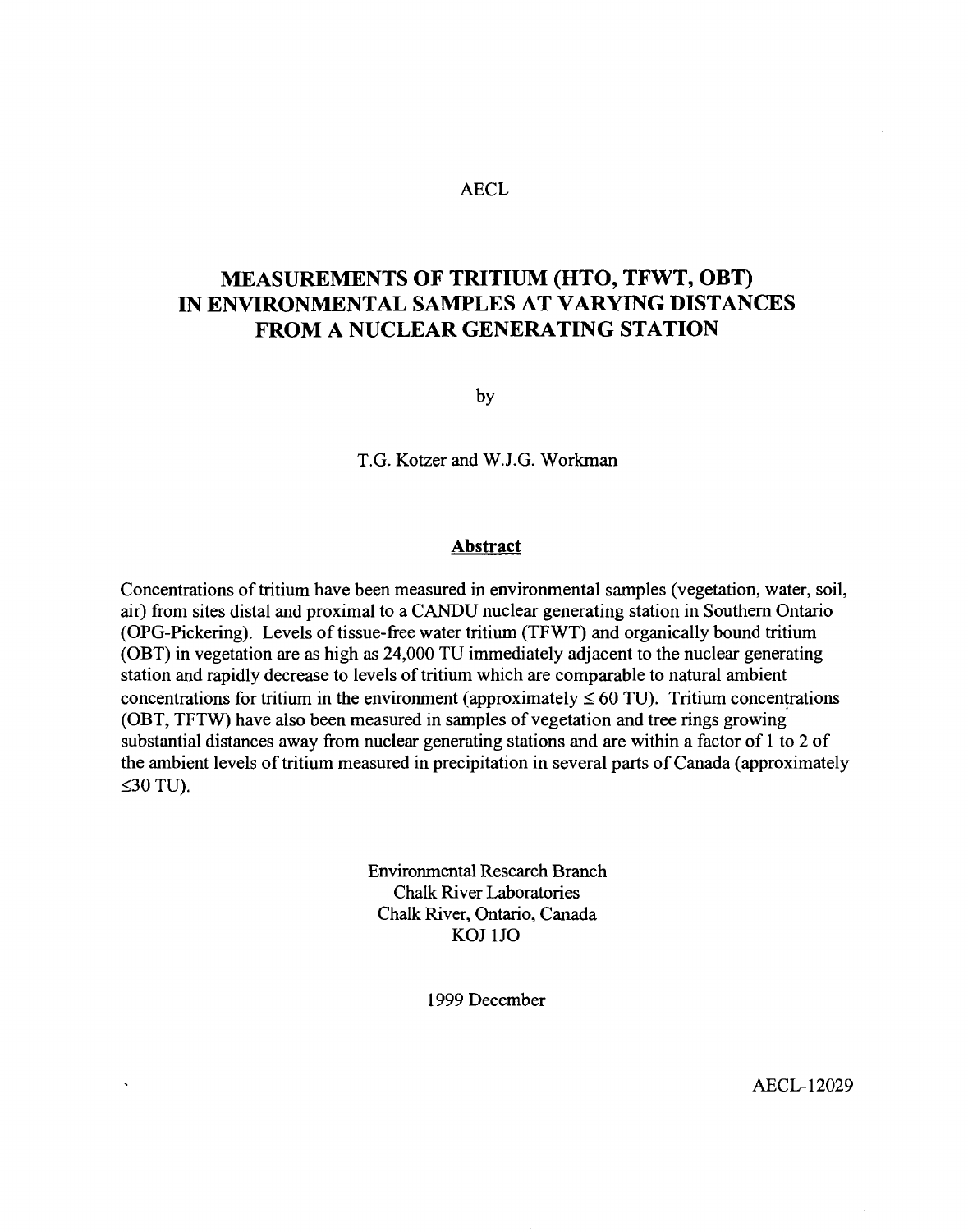# TABLE OF CONTENTS

| 1. | <b>INTRODUCTION</b>                                                                                                                                                                                                                                                                                                                                                                                     | Page                                                                      |
|----|---------------------------------------------------------------------------------------------------------------------------------------------------------------------------------------------------------------------------------------------------------------------------------------------------------------------------------------------------------------------------------------------------------|---------------------------------------------------------------------------|
| 2. | <b>ANALYTICAL TECHNIQUES</b><br>Sample Collection and Storage<br>2.1<br>2.2<br>Measurement of HTO in Soils, Waters and TFWT in Plants<br>Measurement of HTO-in-Air<br>2.3                                                                                                                                                                                                                               | 2<br>$\overline{2}$<br>$\overline{\mathbf{3}}$<br>$\overline{\mathbf{3}}$ |
|    | 2.4<br><b>OBT</b> Determinations<br>2.4.1 Oxygen-Combustion - LSC<br><sup>3</sup> He-Ingrowth MS<br>2.4.2                                                                                                                                                                                                                                                                                               | $\overline{3}$<br>$\overline{\mathbf{4}}$<br>$\overline{\mathbf{4}}$      |
| 3. | <b>SAMPLING SITES</b>                                                                                                                                                                                                                                                                                                                                                                                   | 4                                                                         |
| 4. | <b>RESULTS</b><br>4.1<br>TFWT Concentrations in Annual Plants and HTO<br>Concentrations in Soils, Waters and Air<br>4.2<br><b>OBT Concentrations in Annual Vegetation Samples</b><br>4.3<br>Historical OBT Concentrations in Tree Rings<br>4.4<br><b>OBT/TFWT Ratios in Samples</b><br>HTO-in-Air<br>4.5<br>4.5.1 Measured HTO-in-Air at Distal Locations<br>4.5.2 Empirical Calculations of HTO-in-Air | 5<br>5<br>7<br>$\overline{7}$<br>8<br>9<br>9<br>9                         |
| 5. | <b>COMPARISON OF OBT DATA WITH CSA-N288.1</b><br><b>MODEL PREDICTIONS</b>                                                                                                                                                                                                                                                                                                                               | 10                                                                        |
| 6. | <b>CONCLUSIONS</b>                                                                                                                                                                                                                                                                                                                                                                                      | 10                                                                        |
| 7. | <b>REFERENCES</b>                                                                                                                                                                                                                                                                                                                                                                                       | 11                                                                        |
|    | <b>APPENDIX</b>                                                                                                                                                                                                                                                                                                                                                                                         | 27                                                                        |

 $\Delta \sim 10^4$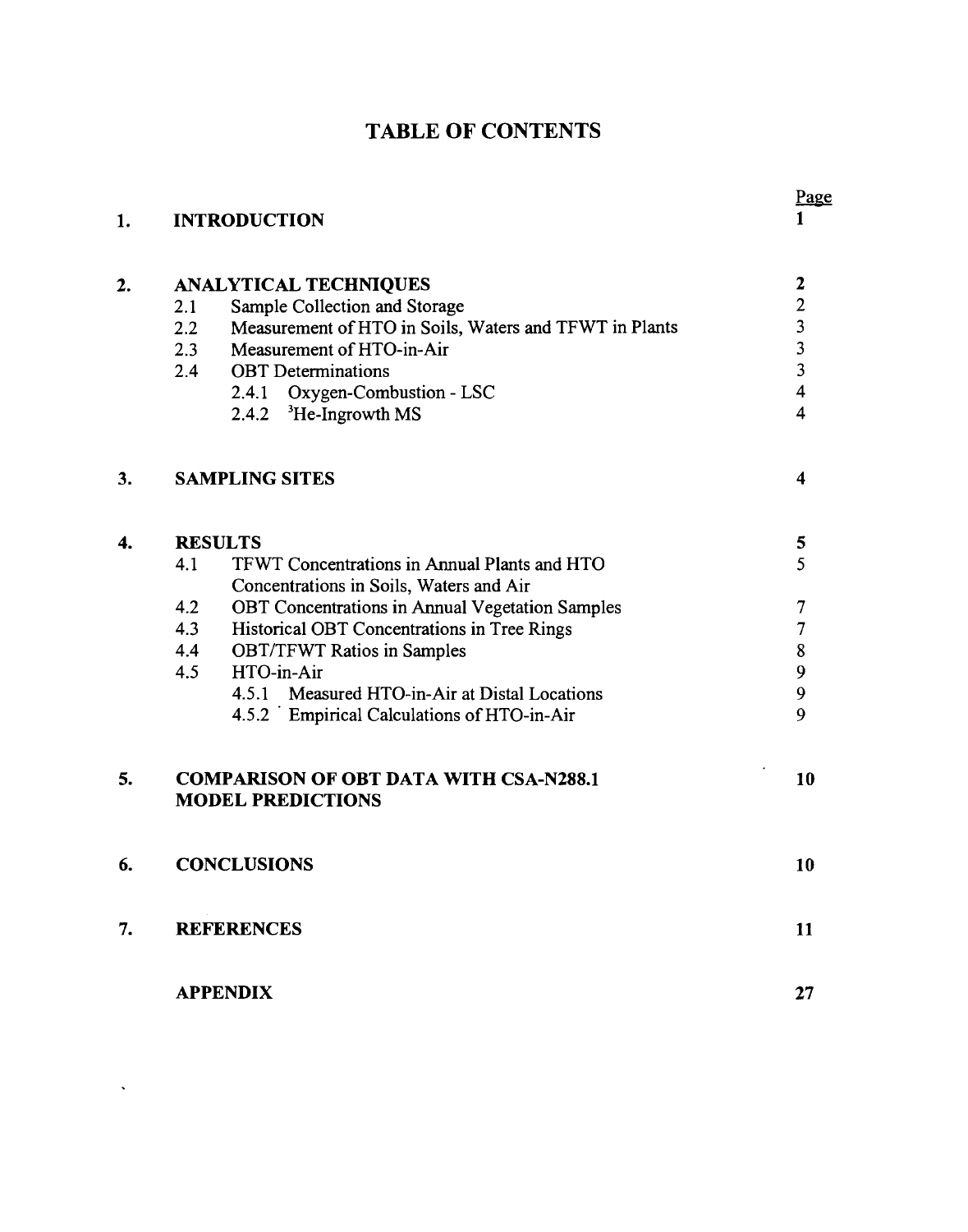### 1. INTRODUCTION

Tritium is produced as a radioactive by-product in the heavy-water moderated CANDU (Canada Deuterium Uranium) reactors. A small percentage of the tritium inventory escapes during the routine operation of a CANDU reactor. Although tritium is not a particularly toxic radionuclide, its presence in the environment is a radiologic concern because it can become part of the hydrogen pool in environmental and biological reservoirs (Brown, 1989; Kotzer et al., 1999a); tritium has a propensity for assimilation into the biosphere when released as, or converted to, tritiated water (HTO), and metabolic conversion to organically-bound tritium (OBT).

In the environment, the local ambient concentrations of tritium can be measured in air, water and organic matrices, such as plant materials (Wood et al., 1993). Longer-term repositories for the historical deposition of tritium are ice cores (Kotzer et al., 1999b) and tree rings (Brown, 1979; Wallner, 1992). Tritium concentrations in air and water change in response to variations in the ambient concentrations of tritium in the atmosphere, although waters can be quite slow to reequilibrate as a result of the mass dependencies of hydrogen in these reservoirs. Generally, the change in the tritium concentrations in air and air moisture are quite responsive to any variations in the atmospheric tritium source term, which in the vicinity of nuclear generating stations is dependent upon factors such as wind direction, wind velocity, temperature, relative humidity and the associated atmospheric dilution factor. Because of reservoir effects for hydrogen in the environment, changes in the concentrations of tritium in aquatic systems may lag behind changes in precipitation and tritium in water vapor, as has been shown for large inland water masses such as the Great Lakes drainage system. In these reservoirs, the tritium levels in regional precipitation were less than those measured for waters sampled from Lake Ontario (King and Workman, 1998). Such effects may also exist for soils that contain numerous organic and inorganic reservoirs for hydrogen, and actively oxidize hydrogen from the atmosphere.

Tritiated water vapor (HTO) may enter plants by root uptake and by direct entry via the stomata, which are predominantly located in a plants leaves. Relative contributions of tritium in a plant from these two sources (stomatal exchange and transpiration) are on the order of 4:1 (Raskob, 199). Two reservoirs for tritium exist in plants. Tissue-free water tritium (TFWT) represents the free-water cellular tritium that is influenced by daily plant-physiological processes such as respiration and exchange of water across the stomata, and approximates the local, ambient HTOin-air values at the time of sampling. In the presence of HTO, the process of photosynthesis in green leaves produces organically bound tritium (OBT) wherein the tritium is bound organically either in exchange reactions or enzymatically-catalyzed reactions where it replaces hydrogen. Tritium is discriminated against hydrogen in photosynthetic processes involving tritiated water molecules. As a result, at equilibrium conditions the <sup>3</sup>H/H specific activity ratio in OBT may be 20 to 30% lower than the corresponding cellular water (Garland and Ameen, 1979).

Within the organically bound fraction, the tritium can be either "exchangeable OBT" which can quickly exchange tritium with extraneous HTO, or "non-exchangeable OBT" where the tritium is incorporated and fixed into stable bonds with carbon atoms as a result of enzymatically-catalyzed reactions (Diabate and Strack, 1993). Estimates on the proportions of tritium in these two reservoirs indicate that approximately 20 to 30% of OBT can exist as "exchangeable OBT"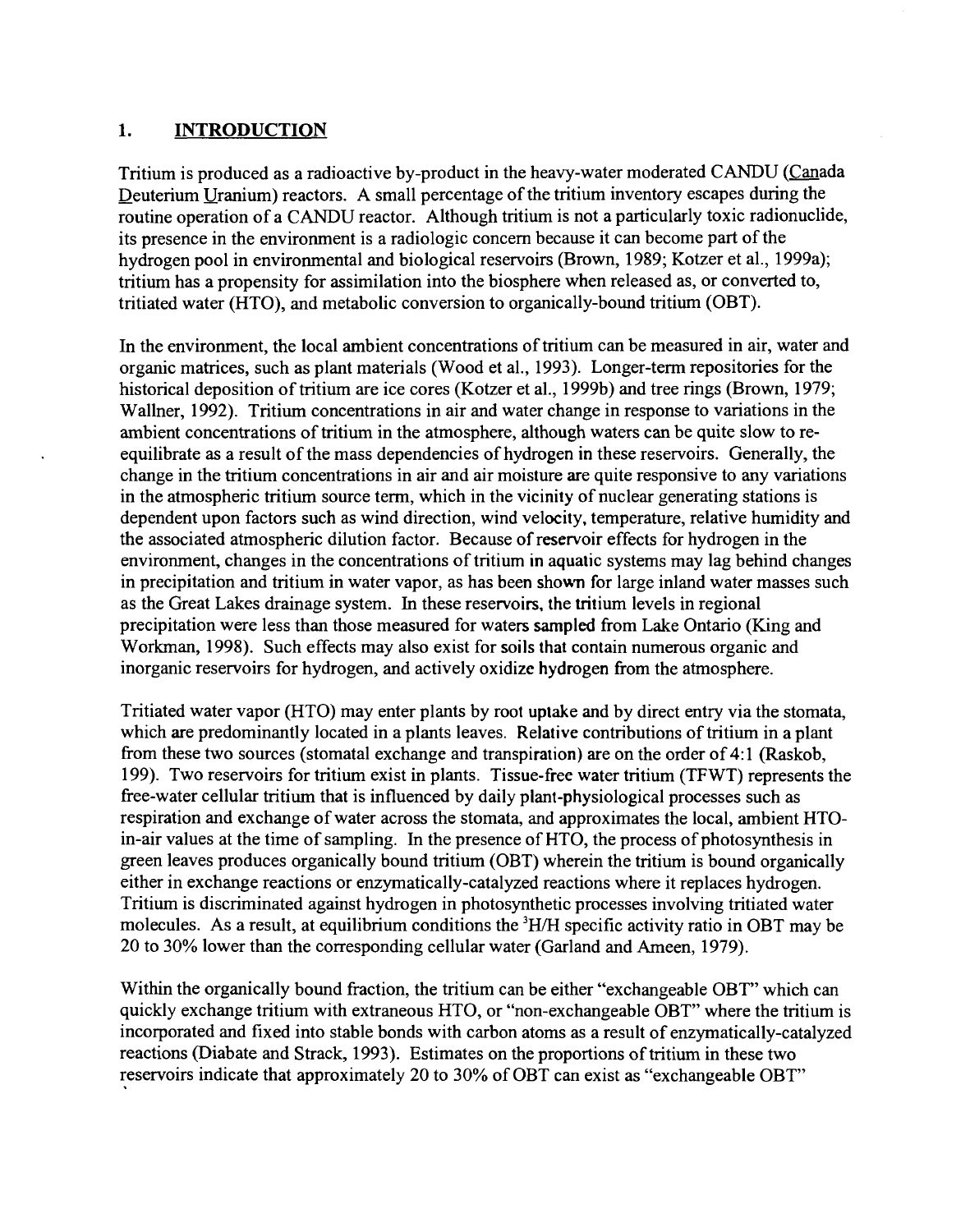(Guenot and Belot, 1984; Brown, 1989). OBT values reported here represent "non-exchangeable OBT" on the basis of the sample preparation techniques used (see Appendix).

In this study, the concentrations of tritium as: i) HTO-in-air and water, ii) HTO in soil pore waters, iii) TFWT in vegetation (leaves and berries) and iv) OBT in vegetation (leaves and berries) were measured. Samples were collected predominantly in Eastern Ontario and at varying distances (up to 400 km) from OPG-Pickering and Darlington Nuclear Generating Stations (NGS) in a northerly and easterly direction (Figure la and b). Some samples were collected from the OPG Provincial Background site at Lambton, Ontario (tree rings), near Sarnia, Ontario (from Sombra soybeans) and from Western Canada (cereal grains from Saskatchewan).

The main purpose of this study was to: i) compare and contrast the changes in tritium concentrations in the environment with increasing distance from a CANDU NGS, ii) provide information regarding the temporal changes in concentrations of tritium in plants and waters at natural background levels to provide baseline data for comparative and modelling purposes, and iii) evaluate the utility of the use of OBT in plants as a proxy record by which to calculate the coexisting tritium-in-air concentrations over the vegetative period through comparison with mathematical models of tritium in air (CSA-N288.1 (CSA, 1987)).

# **2. ANALYTICAL TECHNIQUES**

## **2.1 Sample Collection and Storage**

 $\sim$   $^{-1}$ 

Samples for this study were predominantly collected during September and October in 1997 and 1998. In this way, the measured OBT concentrations should reflect the average concentrations of tritium that existed in the environment throughout the growing season. For instance, samples collected distal to the CANDU NGS's should have TFWT and OBT concentrations that are constant and in equilibrium with the levels of tritium in precipitation, that is the dominant control over the concentrations of tritium-in-air moisture and soil pore waters. OBT concentrations have also been determined on vegetation samples collected in 1992 - 1993 and which had been previously dried and measured for their <sup>14</sup>C levels and archived in plastic Nalgene bottles (Milton etal., 1995).

In 1997 and 1998, vegetation samples were collected using plastic disposable gloves and stored in glass sealer-jars with leak-tight lids. These were packed in coolers filled with dry ice to keep the samples frozen, and transported to Chalk River Laboratories (CRL). This precluded the possibility of exchange between the TFWT and the ambient HTO-in-air during transport. Soil samples were sealed in plastic sampling tubes, bagged and stored in the coolers containing dry ice. At CRL, the vegetation and soil samples were put into freezers at the Low-Background Building (Building 560) and kept frozen until they were either: i) loaded into flasks for azeotropic distillation, ii) loaded into high-vacuum, Al-Si flasks for vacuum distillation and removal of free water, and subsequent preparation of the sample for OBT by <sup>3</sup>He-ingrowth mass spectrometry (MS), or iii) loaded into a Parr bomb for measurement of OBT by oxygen combustion techniques. Water samples from rivers and lakes and from passive HTO-in-air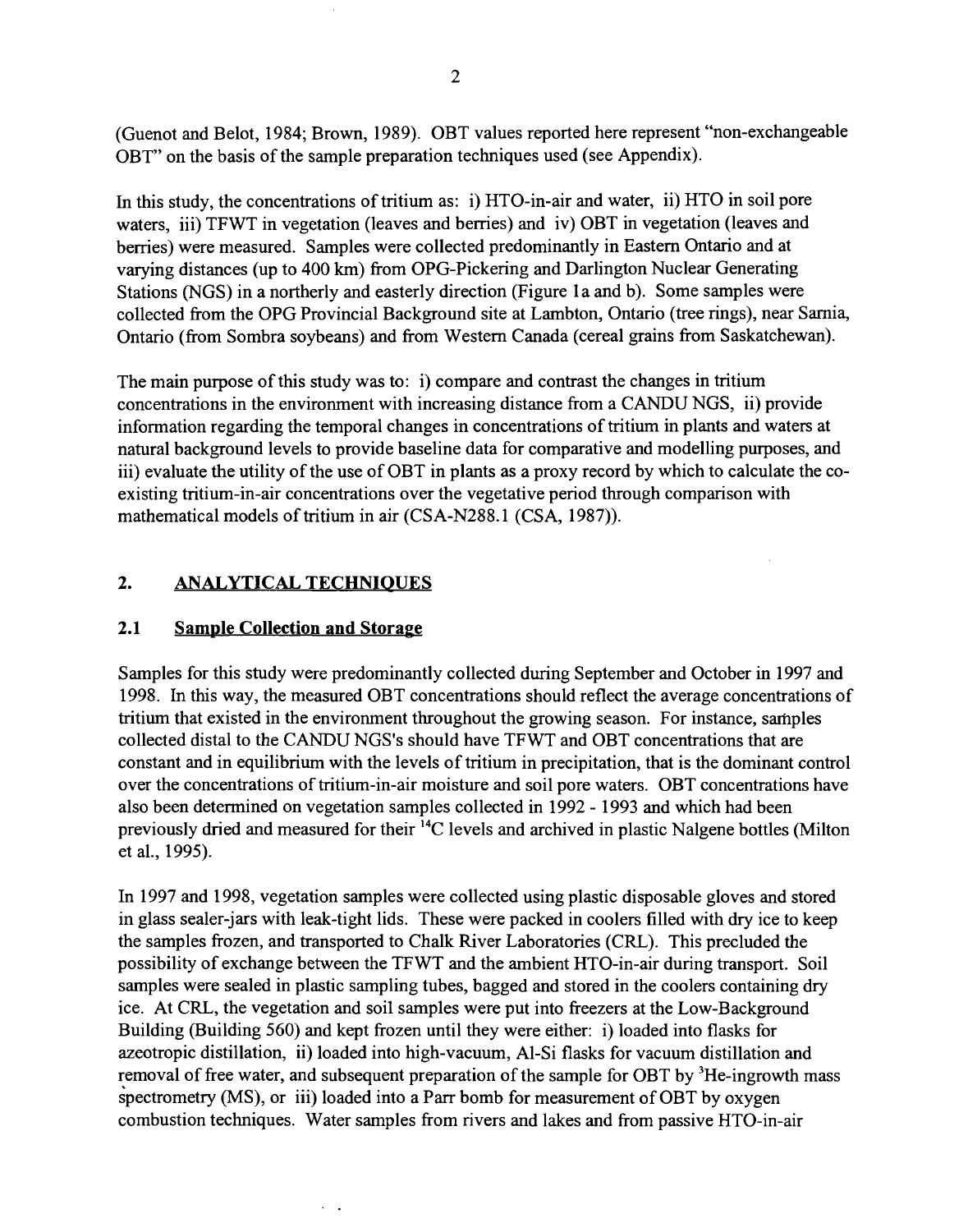samplers were collected directly in 20 mL polyethylene vials, and submitted for tritium measurements by direct liquid scintillation counting (LSC) techniques within a few days of sampling.

# **2.2 Measurement of HTO in Soils. Waters and TFWT in Plants**

TFWT in vegetation and HTO in soil pore waters were removed from the samples using azeotropic distillation techniques (Brown and Workman, 1989; Revesz and Woods, 1990). Tritium concentrations in the distilled waters and HTO concentrations in the water samples were determined using direct LSC with polyethylene vials and approximately equal volumes (10 mL) of sample water and Ultima Gold XR scintillator on a Wallac 1220 Low-Level Counter. Total counting times on the order of 200 to 1200 min were used for each sample, depending upon the expected tritium levels.

For vegetation and soil samples collected at background sites where expected tritium concentrations were at natural atmospheric levels (10 to 20 tritium units (TU)), appropriately sized portions of the samples were loaded into flasks under  $N_{2}$ -glove-box conditions for azeotropic distillation, to prevent the possibility of exchange with the ambient HTO-in-air.

# **2.3 Measurement of HTO-in-Air**

Concentrations of HTO-in-air were determined using passive diffusion samplers that sampled at a rate of 5 L air/day and direct LSC (as above). At background sites where the ambient tritium levels were expected to be at natural atmospheric levels, the passive samplers were placed under protective lids and remained out in the field for periods of up to one month (Wood and Workman, 1992).

### **2.4 OBT Tritium Determinations**

OBT was measured on vegetation samples primarily using <sup>3</sup>He-ingrowth MS. For some samples, oxygen combustion LSC was also used. In a study on the levels of OBT in environmental samples in the vicinity of the Darlington NGS, it was demonstrated that both of the methods used at CRL yielded comparable results on samples with tritium concentrations of between 100 and 600 TU (Kotzer and Workman, 1999).

Because of the necessity to measure lower concentrations of tritium in this study, samples of plastic beads that were thoroughly rinsed with tritium-depleted waters were analyzed for their bound-tritium concentrations. Both <sup>3</sup>He-ingrowth MS and oxygen-combustion - LSC yielded almost identical tritium values of 16 TU. The water equivalent factors (WEF) listed in Brown (1995) were used for conversion of the tritium activities in the dry samples to Bq/L water equivalents (Bq/Lwe) and TU (where 1 TU =  $0.1184$  Bq/Lwe). Note that all data, with the exception of HTO-in-air, are reported as TU.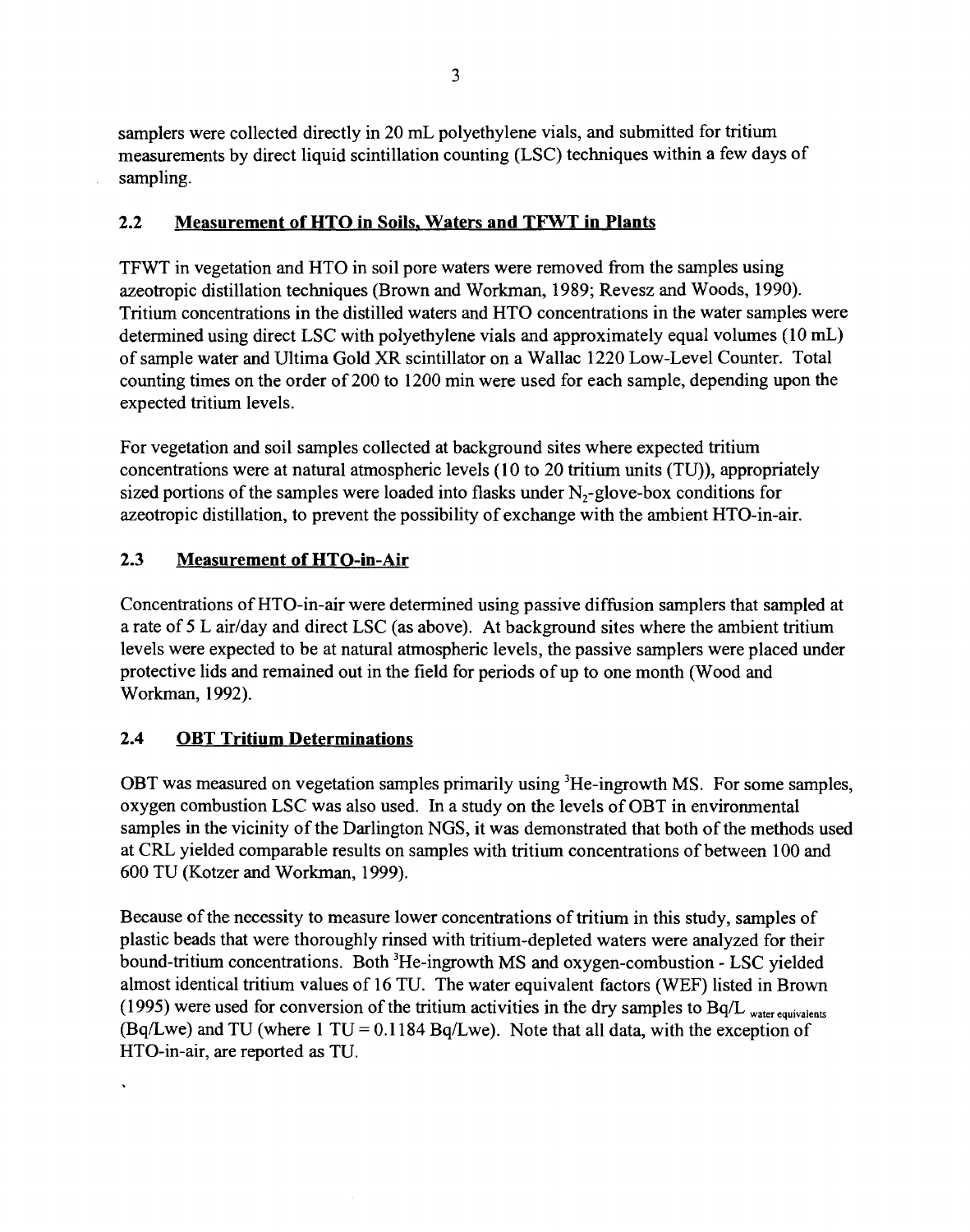#### **2.4.1** Oxygen-Combustion - LSC

For determination of OBT by oxygen combustion - LSC, about 5 to 10 g of the dried material was loaded into a Parr 1921 bomb and pressurized with oxygen to 20 atmospheres. After complete combustion, the bomb was depressurized by discharging the combustion products through methanol-dry ice traps (between -50°C and -70°C). The bomb and cold traps were then attached to a common vacuum source and evacuated to about 200 mtorr. At that point, liquid nitrogen was substituted for methanol-dry ice on the cold traps, and they were further evacuated to approximately 10 mtorr. During this process, the body of the bomb was heated to about 80°C to facilitate complete transfer of the water into the traps. After collection, a standard azeotropic distillation was performed on the combustion waters to eliminate various dissolved organic components that interfered with the LSC. Tritium concentrations in the treated water were then determined using direct LSC techniques (Brown and Workman, 1989). Using the above procedures, two dried organic samples can be processed on a daily basis.

#### **2.4.2 <sup>3</sup>He-Ingrowth MS**

Helium-3-ingrowth MS was carried out on samples of approximately 1 to 10 g. The samples were loaded either as previously dried samples or wet samples, in a glove box, into Al-Si glassware, and attached to a vacuum line (<10<sup>-5</sup> torr) at LN<sub>2</sub> temperatures (-196°C), to completely freeze-dry the samples and remove any adsorbed or cellular water. The samples were also rinsed with approximately 80 mL of tritium-depleted water, each time bringing them to constant dryness to completely remove any effects of the exchangeable OBT component. Following this, the dry samples were vacuum sealed into the Al-Si flasks and stored for <sup>3</sup>He-ingrowth for approximately 6 to 12 months, whereupon they were analyzed using a noble-gas mass spectrometer (see Appendix and Kotzer et al. (1999a) for details of the OBT sample preparation and <sup>3</sup>He-ingrowth MS analyses).

### 3. SAMPLING SITES

In 1997 and 1998, samples for this study were collected from several areas, namely:

- i) At different geographic areas in Canada where the tritium concentrations in the samples reflect the natural levels of tritium in the environment on a continental scale (Figure la). For these, TFWT, OBT or HTO were determined, as applicable (Tables 1 and 2). Some of the samples from these areas, primarily tree rings, were measured for their <sup>14</sup>C levels to establish historical and present-day levels of atmospheric  $^{14}CO_2$  proximal and distal to CANDU NGS's (Kotzer and Watson, 1999). Several samples of cereal grain crops grown in 1998 were collected and their TFWT and OBT concentrations were measured. As well, the tritium concentrations on precipitation samples collected from Saskatchewan in 1997 and 1998 were measured and included here.
- ii) From areas within several hundred kilometers of OPG-Pickering NGS, and primarily in a north and north easterly direction (Figure lb).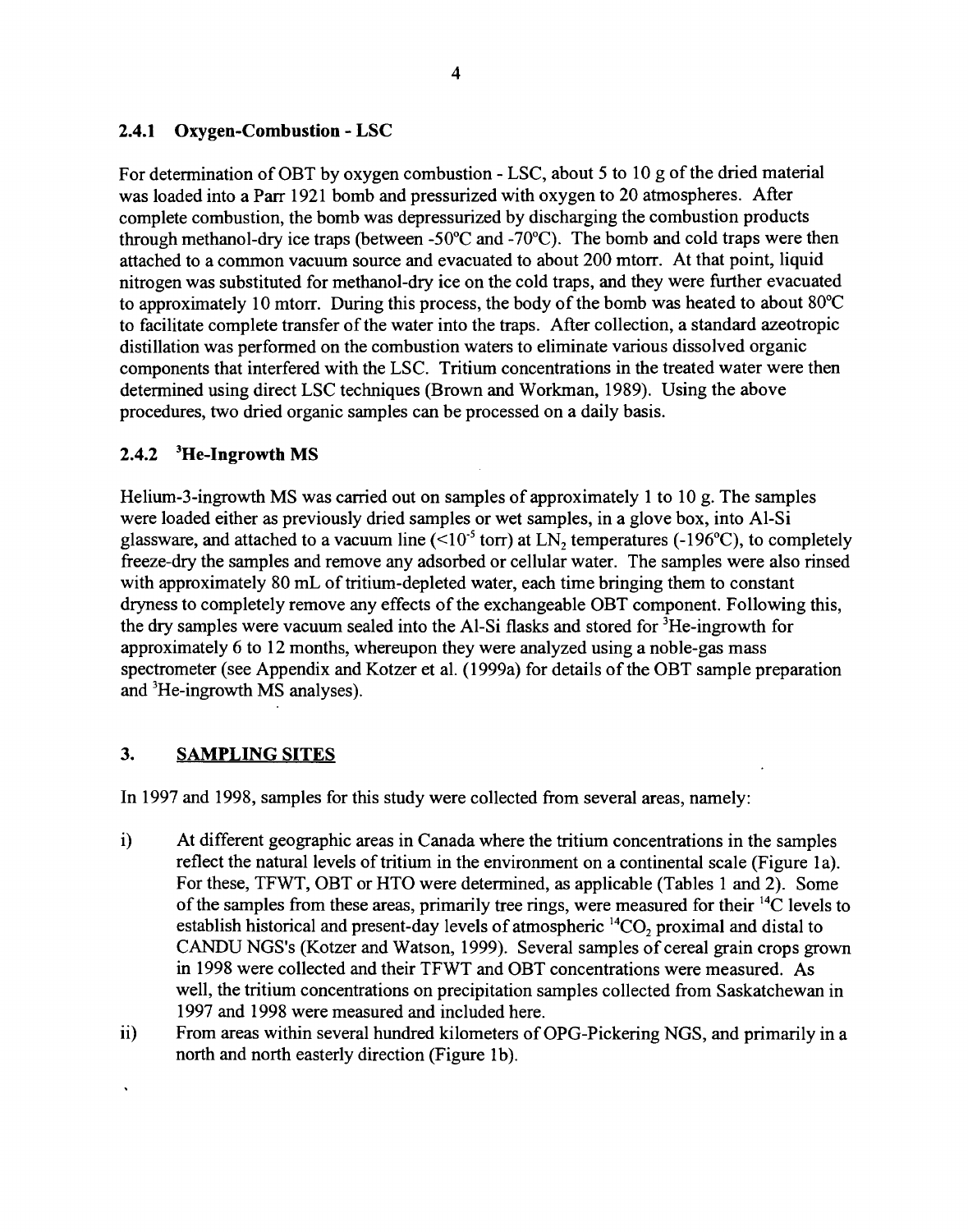iii) From sites that are within 20 km and less from OPG-Pickering NGS (Figure 2). These samples include some dried and archived vegetation samples previously collected in 1992-1993 and reported by Milton et al. (1995).

#### **4. RESULTS**

#### **4.1 TFWT Concentrations in Annual Plants and HTO Concentrations in Soils. Waters and Air**

TFWT concentrations in plants collected in 1997 and 1998 ranged between approximately 28 and 19,000 TU, with the highest levels occurring immediately proximal to the NGS's (Figure 3a; Tables 1 and 2). For both 1997 and 1998, comparison of the TFWT levels in vegetation with increasing distance indicates a very rapid decrease in the TFWT levels in a predominant wind direction away from OPG-Pickering NGS (Figure 3a). Up to a distance of approximately 15 to 18 km from OPG-Pickering NGS, samples collected in a predominant wind direction (NE) have TFWT levels that decrease from approximately 19,000 TU to as low as between 80 and 180 TU (Figure 3b). This decrease can be attributed to the very rapid mixing processes for hydrogen in the atmosphere, which result in a large dilution factor for atmospheric tritium (Ka =  $3.2 \times 10^{-7}$ ) s/m<sup>3</sup>; LaMarre, 1998). Similar decreases in TFWT levels in vegetation with distance and resultant dispersion co-efficients have been observed at other CANDU sites (e.g. Pt. Lepreau NGS - Milton et al., 1998).

When compared with vegetation growing more proximal to OPG-Pickering NGS, TFWT levels in 1997 and 1998 vegetation samples collected at distances of up to 300 km appear to reach a constant specific activity (Figure 3a). At distances of between 80 and 400 km from OPG-Pickering NGS, the TFWT levels vary between 28 and 126 TU (Figure 3c), although TFWT values of  $\geq$ 70 TU have generally been measured on samples from background sites #1 and #8 (Lake Dore and Peterborough; Figures lb, 3c), both of which are likely influenced by some other source of industrial, anthropogenic tritium.

When the two anomalous background sites (site #1 and #8) are removed, the TFWT levels indicate a 2-year average value of  $45\pm14$  TU (Figure 3c). These tritium levels are within a factor of 1.5 to 2 of that expected for regional precipitation (approximately  $\leq$ 30 TU; IAEA/WMO, 1998). Although the values for TFWT measured on plants are considered to be somewhat transient, due to stomatal exchange of water vapor across the leaf/atmosphere boundary, calculation of an average tritium concentration in the cellular water of the plants from the TFWT data and comparison with the ambient precipitation levels is valid, considering the distance of these sampling sites from any anthropogenic source of tritium. The data indicate that the average TFWT concentrations on vegetation in Eastern Ontario are slightly higher than the tritium levels of approximately 20 to 30 TU measured in precipitation for the Ottawa area up to 1993, and in Northern-Hemispheric sites at similar latitudes (#4 - Figure 3c; IAEA/WMO, 1998). In this study, the TFWT concentrations in vegetation are more comparable to the measured concentrations of tritium in rivers and lakes in Eastern Ontario (#5 - Figure 3c). In comparison, samples of cereal grains and oilseeds grown in Eastern Saskatchewan in 1998 have TFWT concentrations that are comparable to the tritium concentrations in precipitation from Central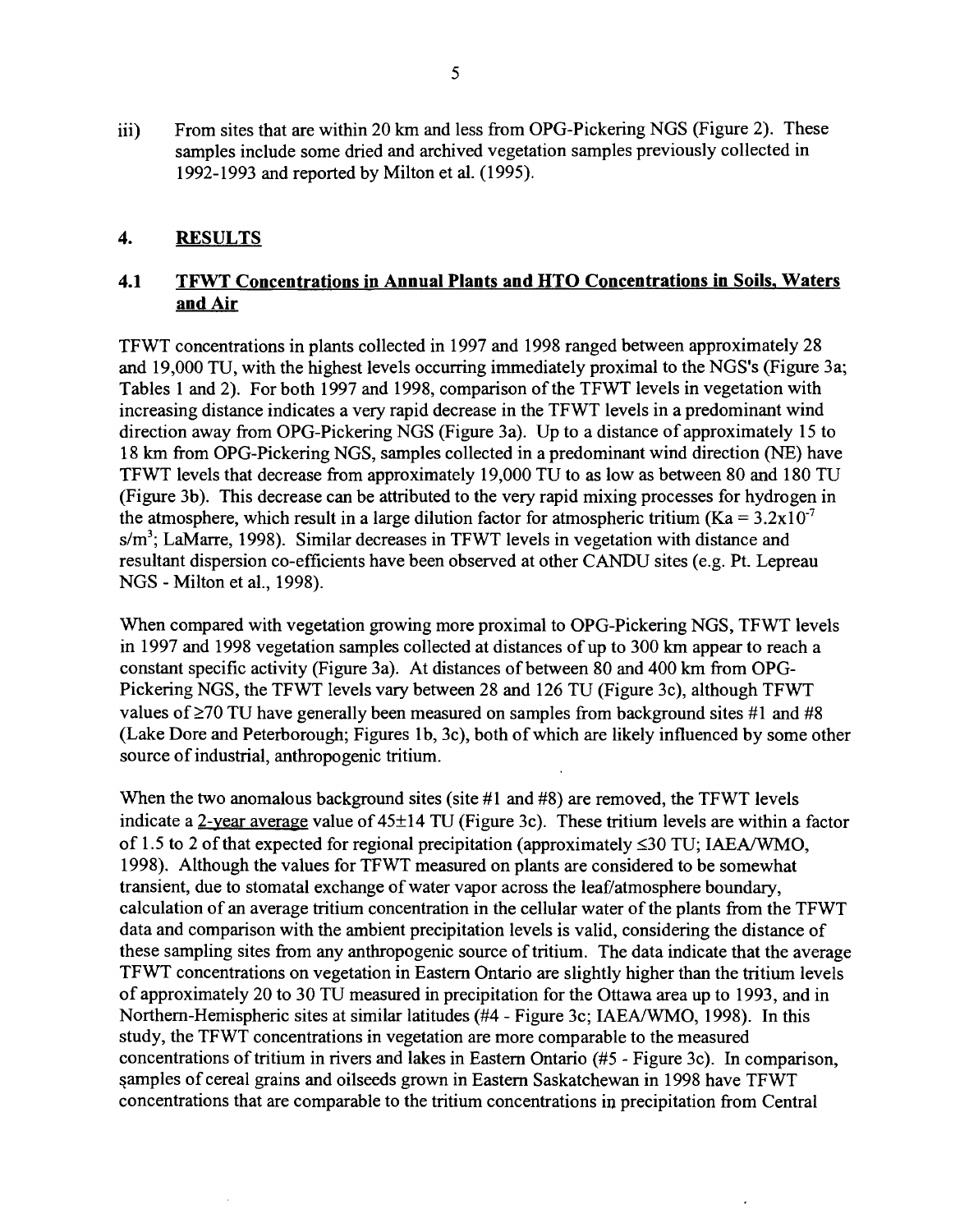Saskatchewan in 1997 and 1998 ( $\sim$ 12.5 TU; Figure 4 and Table 1). That the TFWT concentrations on vegetation sampled from areas in Eastern Ontario are elevated slightly above the values for precipitation is expected, due to the operation of NGS's and the effects that has had on the tritium concentrations in the local watersheds (e.g. Lake Ontario - King and Workman, 1998), although the cumulative dose effects of the addition of these levels of anthropogenic tritium to the environment are inconsequential.

An interesting aspect of the study was that HTO values measured on soil pore-waters from shallow (0 to 20 cm depth) soil cores collected at several background sites in 1998 were up to two times higher than the corresponding TFWT values at those same sites (sample #1,2 and 3 - Figure 3c; Table 1). It would be expected that, at considerable distances from any anthropogenic tritium source, the soil pore waters may have tritium levels similar to tritium in ambient precipitation. At present, because of the limited number of soil samples collected, it is not entirely clear why the levels of tritium in soil pore-waters are higher  $(\sim 70 \text{ TU})$  relative to that of continental precipitation ( $\leq$ 30 TU). It is possible that the higher tritium values in the pore waters relative to the ambient precipitation levels: i) are the result of oxidation of HT to HTO in soils that have very little pore water, or ii) represent a mixture between an earlier-formed reservoir of OBT in the soils that is being oxidized and decomposed, thereby releasing tritium to the pore waters. Research on the systematics of free-water tritium (FWT) and OBT in vegetation and soil indicates higher FWT in soils and litter relative to corresponding vegetation (pine needles), and documents OBT/FWT ratios in soils that are greater than unity (Bogen and Welford, 1976; Hisamatsu et al., 1998), supporting the observations made here.

Because of transpiration and stomatal exchange in plants. TFWT values in samples of vegetation located significant distances from anthropogenic sources should reflect both the tritium concentrations in soil porewaters and in atmospheric water vapor. HTO concentrations in the free water in vegetation  $(C_p)$  are given by the relationship:

$$
C_p = 1.1 \text{ RH } C_{am} + (1 - \text{RH})C_s \tag{1}
$$

where RH is the relative humidity,  $C_{am}$  is the concentration of tritium-in-air moisture, and  $C_s$  is the concentration of tritium in soil pore waters (Raskob, 1994).

Using an average relative humidity of 50%, and assuming that tritium concentrations in soil pore waters  $(C_s)$  are on the order of 80 TU and that levels of tritium-in-air moisture  $(C_{am})$  approximate that of regional precipitation  $(\sim 20 \text{ TU})$ , Equation (1) provides calculated TFWT values in plants  $(C_p)$  of around 51 TU, which are similar to the average of the TFWT concentrations measured in this study  $(45\pm14 \text{ TU})$ . Although it is unlikely that the few soil pore waters that have been measured here adequately define the temporal and geographic tritium dynamics in the soil system for this large study area, it is interesting that using the approximate values measured for the precipitation and soil reservoirs provides similar TFWT values to those measured in samples of vegetation at the various background sites.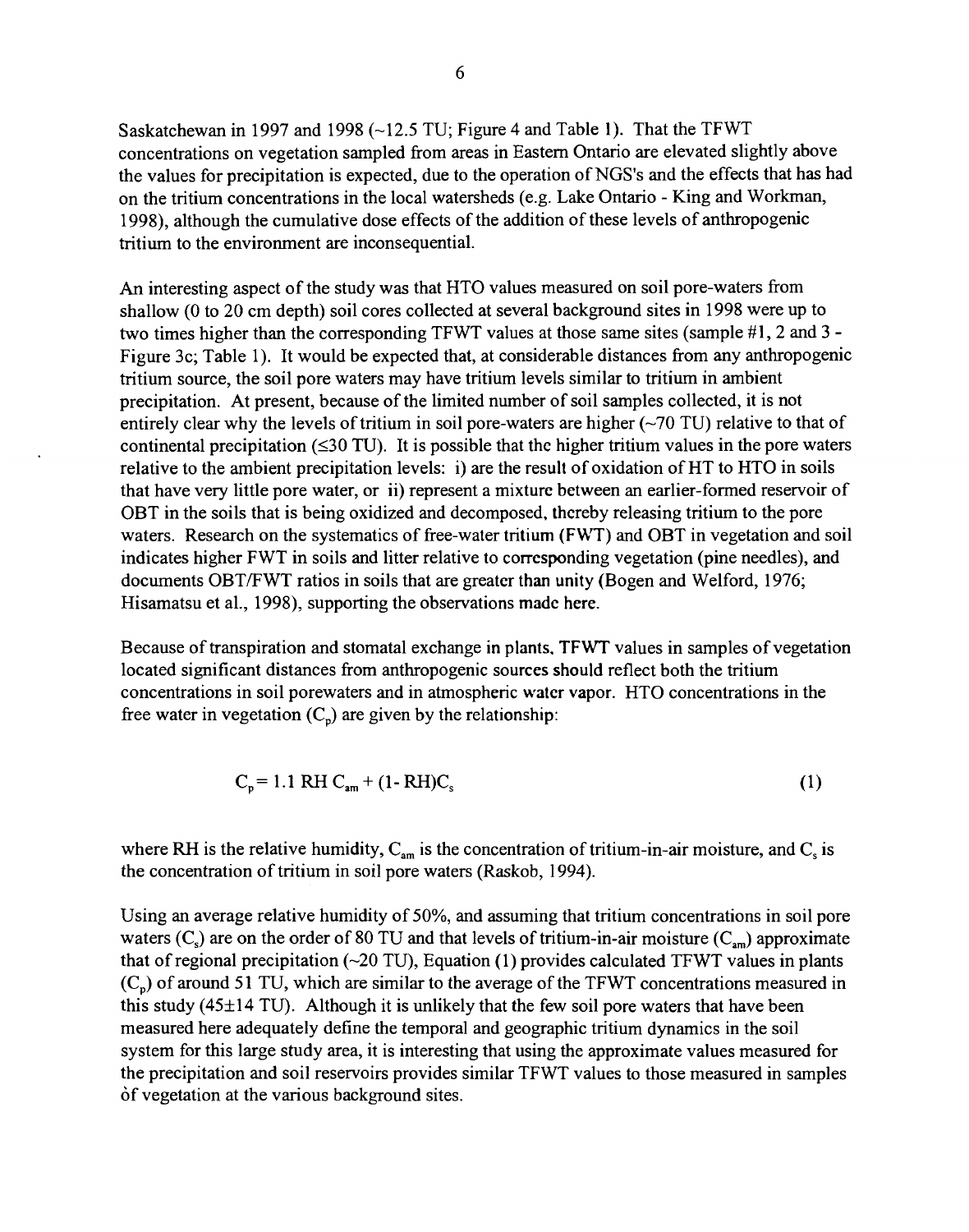## **4.2 OBT Concentrations in Annual Vegetation Samples**

OBT concentrations measured in annual vegetation samples vary between 37 and 24,000 TU with the highest OBT occurring immediately proximal to the NGS (Table 2). In general, OBT concentrations are slightly lower than their corresponding TFWT values, which is expected based on isotopic discrimination of tritium relative to hydrogen and deuterium during formation of OBT. Similar to the TFWT levels measured in vegetation, OBT levels in vegetation rapidly decrease with increasing distance in a predominant, north easterly wind direction from OPG-Pickering NGS (Figure 5a). Up to distances of approximately 18 km, OBT concentrations decrease from approximately 24,000 TU to as low as 140 TU (Figure 5b).

The non-exchangeable OBT component in a dried plant residue will remain fixed through time. As a result, OBT concentrations were measured on a limited suite of vegetation samples collected in the fall of 1992 and 1993 and integrated with the OBT concentrations measured in samples collected at similar sites in 1997 and 1998. A comparison of the decay-corrected OBT values for all of the samples indicates very similar levels for tritium in the environment at distances between 3 and 20 km from OPG-Pickering NGS (Figure 5b), suggesting that processes of dispersion have kept the average, atmospheric tritium values in the vicinity of the NGS at a relatively constant level for several years.

To date, the concentrations of OBT have been measured on a number of samples collected at background sites at distances up to 400 km from OPG-Pickering NGS (Table 2 and Figure 5c). The range of OBT levels on samples collected between 1992 and 1998 is between 33 and 62 TU and, more realistically, between 33 and 55 TU if the sample sites that are possibly influenced by other anthropogenic sources (background sites #1 and #8) are discounted. An average for these samples is 44±14 TU, which is slightly lower but comparable to the average TFWT values measured on these same samples. OBT concentrations in vegetation are similar to the concentrations of tritium in rivers and lakes in Eastern Ontario, although they are approximately two to three times higher than OBT measured in wheat samples from Western Canada (WC 1 - Table 2), where there are no anthropogenic sources of tritium.

### **4.3 Historical OBT Concentrations in Tree Rings**

OBT concentrations have been determined on dendrochronologically-characterized samples of whole wood (Table 2) from trees collected from a few areas in Canada (Figure 1). As discussed in the Appendix, the OBT concentrations were determined on whole-wood samples of annual or multiple-year accumulations of individual tree rings that were previously measured for their <sup>14</sup>C levels (Kotzer and Watson, 1999). A comparison of the measured OBT levels in the tree rings indicates that: i) the temporal trend of OBT in tree rings from the Lambton, Ontario, site and the ambient levels of tritium in precipitation in the general geographic area (Ottawa and Chicago) are comparable (Figure 6a), and ii) elevated concentrations of OBT are observed for tree rings between 1975 and 1995 collected from Saskatchewan and Ottawa (100 to 200 TU; Figure 6a and Table 2). The reasons for the elevated OBT values in tree rings from two of the three sampling areas is unclear, as these areas, especially Saskatchewan, are significantly removed from any source of anthropogenic tritium other than fallout tritium from earlier periods of thermonuclear testing between 1952 and 1964. Possible reasons for the elevated OBT concentrations in these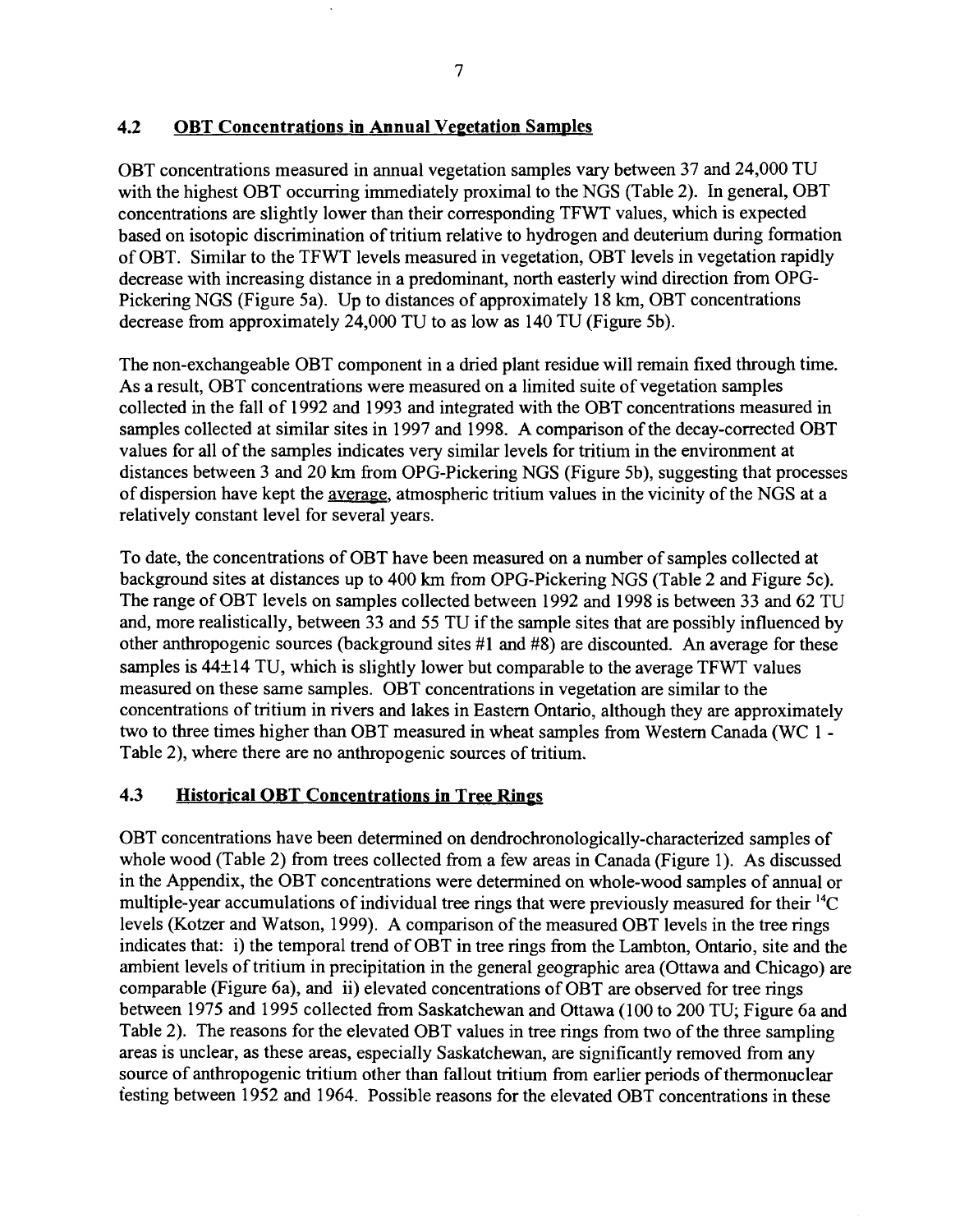samples could include: i) measurement of wood in tree rings having substantially different cellulose/lignin ratios ("reaction wood" - Fengel and Wegener, 1989; Wallner, 1992), ii) in-situ exchange of tritium amongst lignin formed at different time periods when the tritium levels were substantially different (Brown, 1979; Yamada et al., 1992), or iii) tree growth in an area where the tritium concentrations in the groundwater are substantially higher than the corresponding precipitation. For the samples from this study, it is impossible to decide which of the above processes may have affected the OBT measured in the tree rings. For the Saskatchewan sample there was considerable "reaction wood" in this sample, as a result of damage to the tree during its growth, which may be the cause of the anomalous tritium concentrations.

The free sample from the Lambton, Ontario, site had concentric free rings of uniform width with negligible resins apparent. Overall, the concentrations of OBT in the free rings are comparable with the values for tritium in precipitation over the entire period of growth (Figure 6a and Table 1). Between 1975 and 1995, OBT values in tree rings from Lambton display decreasing tritium values, from 73±5 to 32±7 TU, which are comparable to the temporal trends of tritium measured in ambient precipitation in Ottawa (Figure 6b) and with OBT measured in recent samples of vegetation from the same area (Figure 6b). OBT values for tree rings grown between 1947 to 1952 are 36±15 TU, which are comparable with the tritium levels measured in 1953 precipitation (Figure 6a).

### **4.4 OBT/TFWT Ratios in Samples**

OBT/TFWT ratios have been calculated for all samples distal and proximal to the OPG-Pickering NGS. The calculated OBT/TFWT ratios vary between approximately 0.3 to 1.5 (Figure 7a), with the most variation occurring in samples proximal to the NGS where higher concentrations of OBT were measured (Figure 7b). This is expected, since the TFWT values for vegetation are transient and reflect the ambient levels of tritium-in-water vapor at the time of sampling only. The variation of tritium-in-water vapor near the NGS's is dependent upon factors such as temporal variations in the amounts of anthropogenic reactor tritium released, temperature, relative humidity, and the sampling locations relative to the predominant wind directions, whereas the OBT values represent the time-integrated concentrations of tritium that existed throughout the vegetative period for the particular sampling location.

Vegetation collected distal (>80 km) to the NGS shows less variation in the OBT/TFWT ratios. With one exception (OBT/TFWT = 1.4), the OBT/TFWT ratios are between 0.6 and 1 (average = 0.87±0.15), although if all samples are used the OBT/TFWT is 0.95±0.25 (Figure 7a).

The range of OBT/TFWT ratios measured on foodstuffs and in the natural environment is quite large (e.g. 0.3 to 4.2 - Brown, 1995; 1.2 to 8 - Bogen and Welford, 1976; 0.56 to 2.68 - Hisamatsu et al., 1998; 0.57 to 1.3; McFarlane, 1976; Garland and Ameen, 1979; Hisamatsu et al. 1987, 1989; Inoue and Iwakura, 1990). The systematics of isotopic fraction dictates discrimination of <sup>3</sup>H relative to H and D during photosynthesis, which should result in OBT/TFWT ratios of less than 1 if the tritium in atmospheric, terrestrial and hydrologic reservoirs is in equilibrium. This is largely in agreement with the range of OBT/TFWT ratios on samples collected distal to anthropogenic tritium sources, where the reservoirs of tritium in atmospheric, terrestrial and hydrologic reservoirs should largely be in dynamic equilibrium. A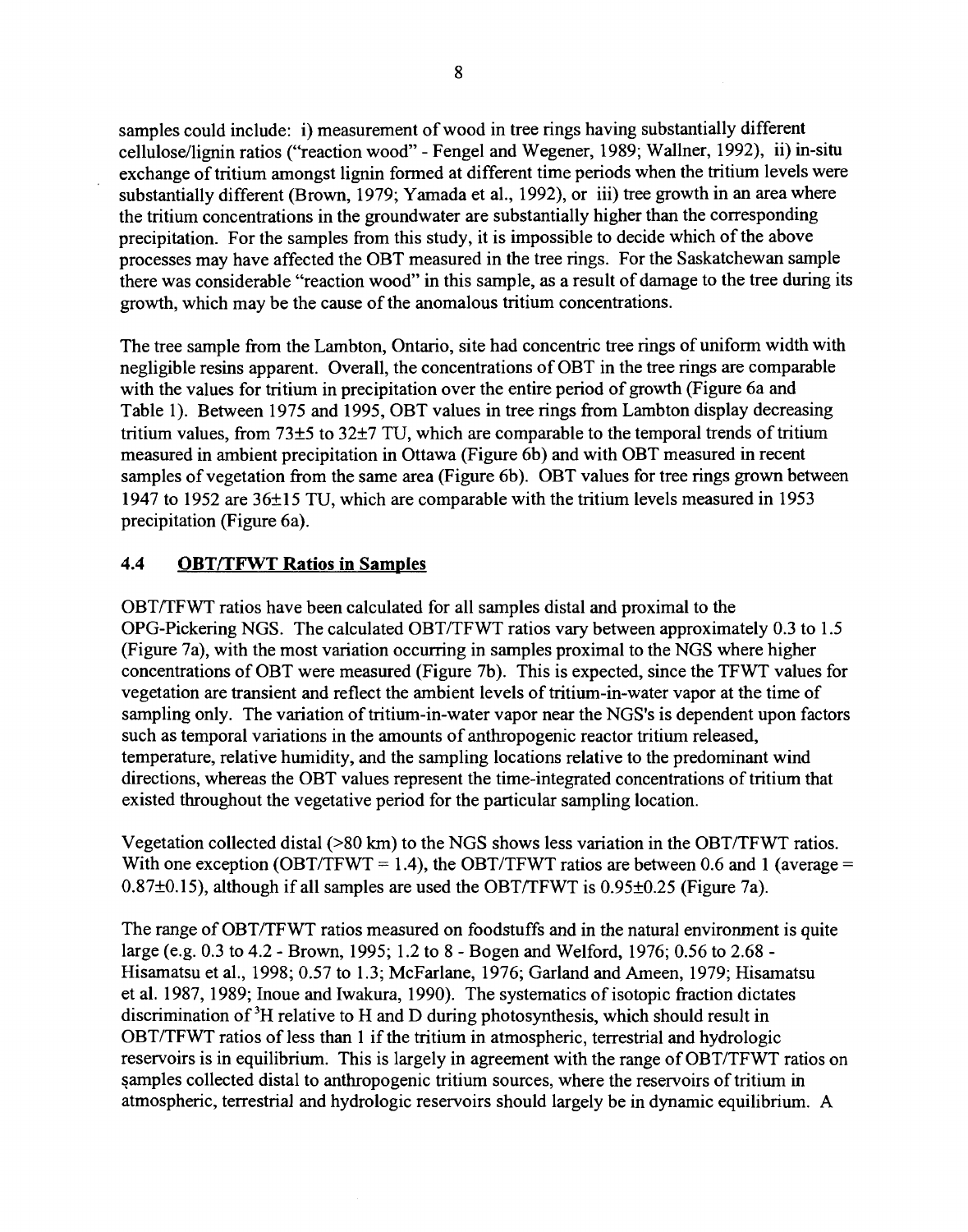sample of wheat from Western Canada *(a* in Figure 7a), where no sources of modern anthropogenic tritium exist, yielded an OBT/TFWT ratio of 1.1. Given the degree of uncertainty in the TFWT and OBT measurements in this sample (WC1 - Table 2), the OBT/TFWT ratio could be slightly less than 1, in accordance with theory.

#### **4.5. HTO-in-Air**

#### **4.5.1 Measured HTO-in-Air at Distal Locations**

No HTO-in-air measurements were taken proximal to OPG-Pickering NGS, as those measurements are routinely taken by their own personnel. HTO-in-air measurements were taken at several of the background sites located distal to OPG-Pickering NGS. At those locations, values for the HTO-in-air were variable, between 0.07 to 0.22  $Bq/m<sup>3</sup>$ , although with large errors (Table 1). The range for the HTO-in-air values is comparable with that reported for HTO-in-air from OPG Provincial Background Sites in 1997 (0.05 to 0.11; LaMarre, 1998).

#### **4.5.2 Empirical Calculations of HTO-in-Air**

Values for HTO-in-air (Bq/m<sup>3</sup>) within 20 km of OPG-Pickering NGS were calculated using the measured OBT values for vegetation samples collected over the past several years, assuming that they reflect the average tritium-in-air moisture over the entire growing season (Table 4). Note that for these calculations the tritium concentrations were converted from tritium units (TU) to Bq/Lwe, as indicated in Section 2.4.

Tritium-in-air (Ca) values have been calculated on the basis of daily temperature (T) and relative humidity (Rh) records and established mathematical relationships relating the temperature and relative humidity to the absolute humidity (Q) in air, as follows:

$$
Es = e^{[21.33 - 5327/(T + 273)]}
$$
  
Q = (217 x Rh x Es)/(T + 273) (3)

where Es = saturation vapor pressure, Q = absolute humidity (g  $H_2O/m^3$  air), e = 2.718 and T and Rh represent the year-specific daily temperatures (°C) and relative humidity values, respectively, which have been averaged over a 5-month growing period (May to September) for the individual sample-collection years.

Assuming that the OBT values measured in the plants are in equilibrium with the average tritium-in-air moisture  $(C_{am})$  over the entire growing season, the tritium-in-air values have been calculated according to the relationship:

$$
C_{a} = C_{am} x Q \tag{4}
$$

where  $C_a$  = tritium-in-air,  $C_{am}$  = concentrations of tritium in air moisture (assumed to be in approximate equilibrium with OBT in plants), and  $Q =$  absolute humidity (g  $H_2O/m^3$  air).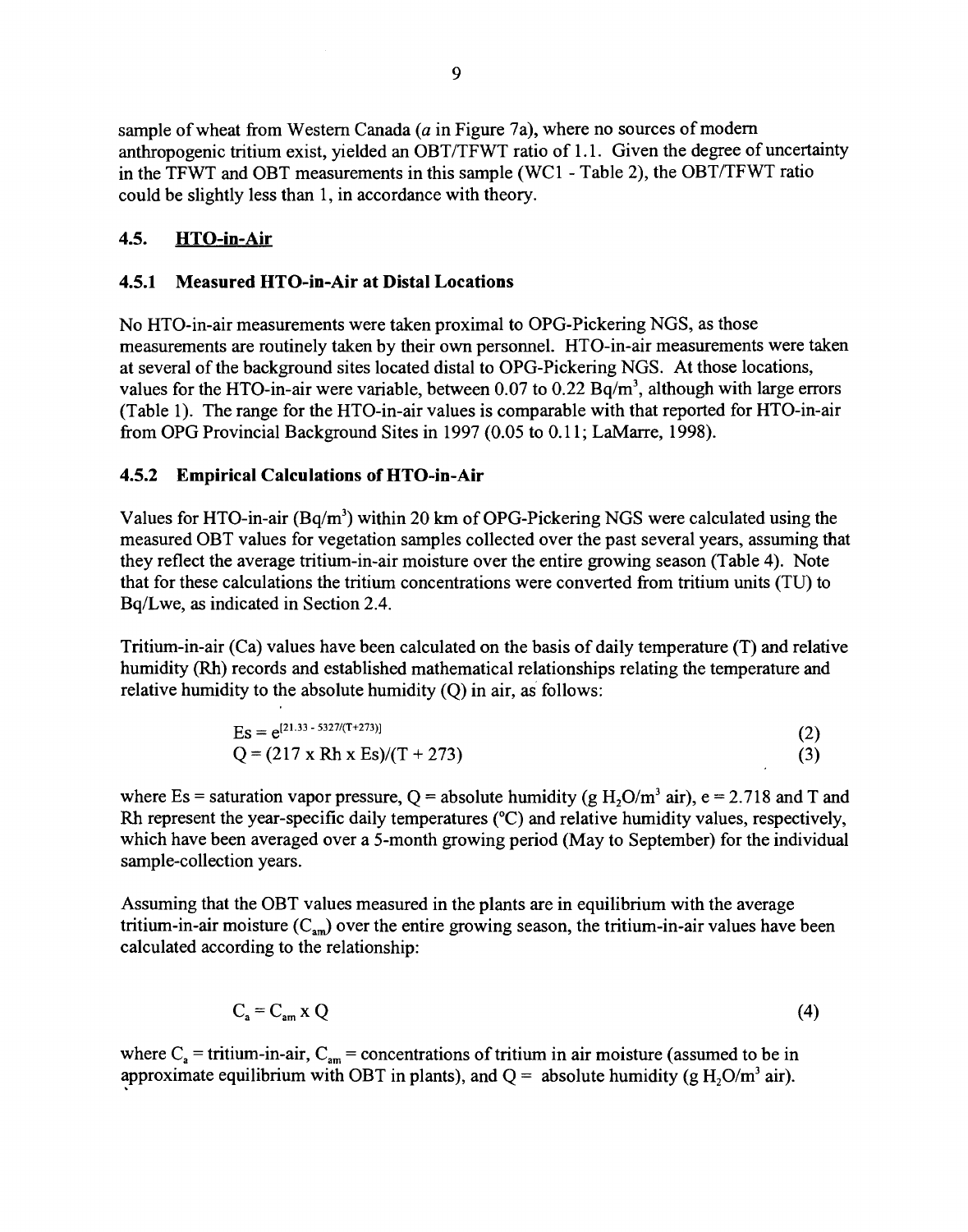10

From Equation 4 and on the basis of OBT concentrations in vegetation, the concentrations of tritium-in-air for the specific years vary between 0.18 to 31.8  $Bq/m<sup>3</sup>$ , and decrease with increasing distance from the NGS (Figure 8a and Table 3). The total uncertainty in the calculated tritium-in-air values is on the order of  $\pm 70\%$ , hence it is realized that these values are useful only for approximating the tritium-in-air within a factor of 1 to 2. For instance, a calculated tritium-in-air value using the OBT concentration for a 1997 vegetation sample proximal to the OPG Pickering NGS results in a concentration of 21.2 Bq/m<sup>3</sup> (1997- Pickering NGS 5; Table 3), which is comparable to the measured tritium-in-air concentration of 18.9 Bq/m<sup>3</sup> (LaMarre, 1998) near the same site, suggesting that the empirical values calculated using the OBT concentrations in vegetation are reasonable.

# **5. COMPARISON OF OBT DATA WITH CSA-N288.1 MODEL PREDICTIONS**

The empirical calculated tritium-in-air concentrations have been compared to the modelled tritium-in-air values using CSA-N288.1. Here the modelled tritium-in-air concentrations are based on the meteorological conditions and tritium-release data from OPG-Pickering NGS for the years 1991 to 1996 (Table 4), and using the distances and wind-sector direction from OPG-Pickering NGS for each of the vegetation collection sites where OBT and associated empirical tritium-in-air concentrations have been calculated. There is a fair degree of agreement between the empirically calculated tritium-in-air and the model-derived tritium-in-air concentrations (Figure 8b, c), taking into account the degree of uncertainty of approximately a factor of 2 for both the empirically calculated results using OBT on vegetation and CSA-N288.1.

Several deficiencies are realized with this approach. The model-calculated tritium-in-air values are only for the period between 1991 and 1996, whereas empirically calculated values using OBT data from 1997 and 1998 have been included. This may not introduce a large degree of uncertainty, as the concentrations of OBT measured on vegetation samples from several years appear to be quite similar (Figure 5b). Further, it is assumed that the OBT concentrations equate with those of the tritium-in-water vapor, which may not be entirely correct as tritium is discriminated against during formation of OBT from cellular water. On the basis of the range of OBT/TFWT ratios for the vegetation samples collected proximal to the NGS, (0.3 to 1.5 - Figure 7a), this uncertainty could be large, although it must be kept in mind that in these areas the OBT/TFWT ratio is quite dynamic and, over the vegetative period, may be more similar to the average OBT/TFWT ratio of 0.8 to 0.9 calculated on samples distal to the NGS (Figure 7a).

Even with these uncertainties, the agreement between the empirically calculated tritium-in-air values using OBT and the tritium-in-air values calculated using CSA N288.1 suggests that OBT can be used as a proxy to estimate the longer-term tritium-in-air in situations where other tritium data are unavailable.

# **6. CONCLUSIONS**

The results of this study show the following: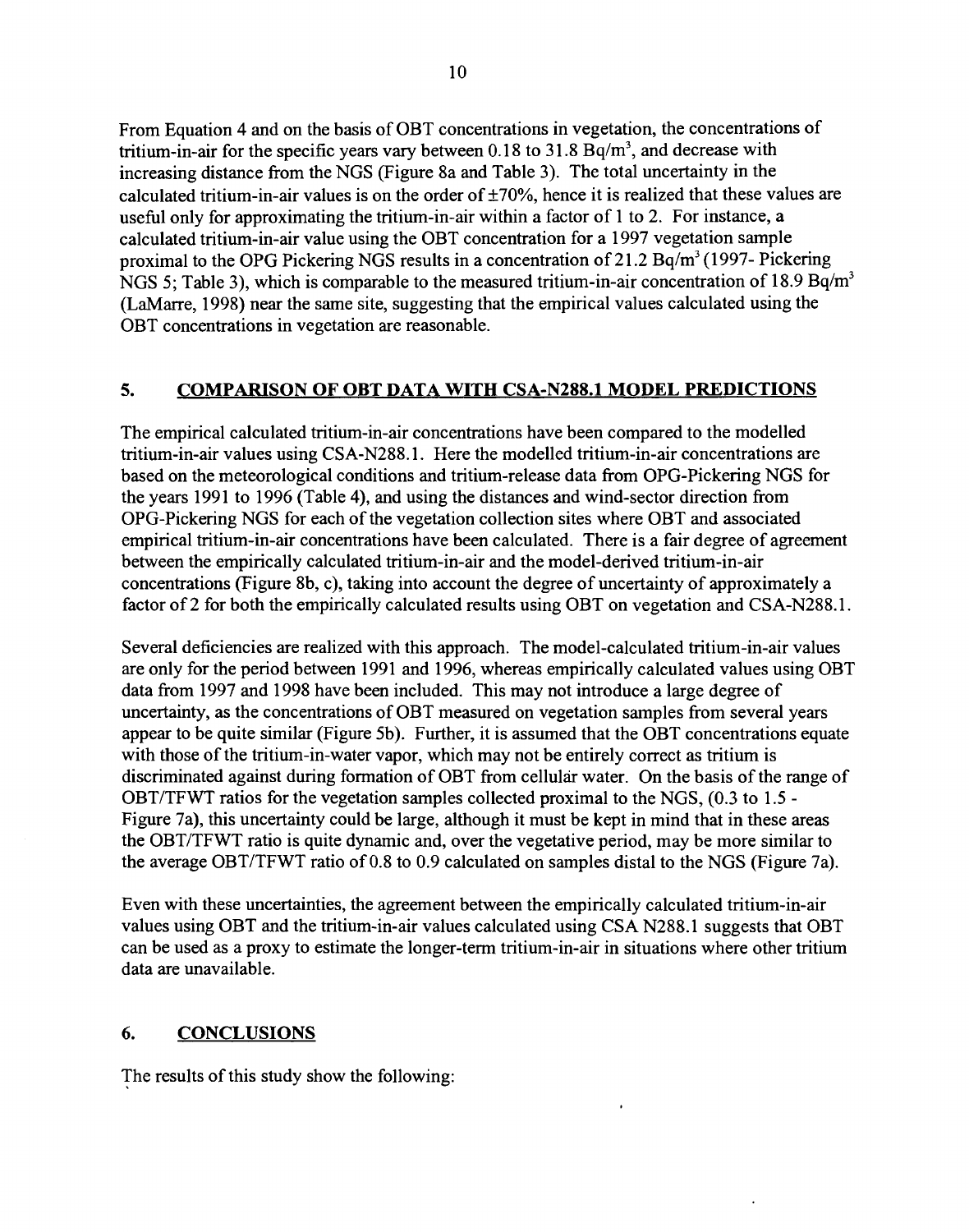- i) The concentrations of atmospheric tritium released in the immediate vicinity of the NGS at OPG-Pickering NGS, although elevated with respect to the present day concentrations of tritium in precipitation and air at background sites, are relatively low (LaMarre, 1998). Within a short distance from the NGS, the tritium values are approximately equal to or less than the tritium-in-precipitation concentrations measured during peak periods of anthropogenic nuclear-fusion bomb-test fallout in atmospheric precipitation in the early to mid 1960's (~3000 TU or 355 Bq/L, where  $1TU = 0.1184 Bq/L$ ; IAEA/WMO, 1998).
- ii) At considerable distances from the NGS, the concentrations of tritium in vegetation are only slightly elevated (within a factor of 2 or less) above the tritium levels in large-scale precipitation, and are comparable with the values of tritium in rivers and lakes. This suggests that the operation of the NGS's has negligible effects on the balance of tritium in the environment.
- iii) The concentrations of OBT in vegetation can be used as a proxy to calculate the levels of tritium-in-air where appropriate tritium-in-air samples are not available.

#### **8. ACKNOWLEDGEMENTS**

The authors gratefully acknowledge funding for this work under the CANDU Owner's Group (COG - WP 27).

#### 7. **REFERENCES**

Bogen, D.C. and Welford, G.A., 1976. Fallout Tritium Distribution in the Environment. Health Physics, 30, 203-208.

Brown, R.M., 1979. Environmental Tritium in Trees. In Behavior of Tritium in the Environment, IAEA Proceedings Series, IAEA, Vienna, 405-418.

Brown, R.M., 1989. A Review of Tritium Dispersal in the Environment. In: Tritium and Advanced Fuels in Fusion Reactors (eds. G. Bonizanni and E. Sindoni), Editrice Compositori, Bologna, Italy: 557-575.

Brown, R.M., 1995. The Measurement of Tritium in Canadian Food Items. AECB #3.135.1 (March 1995); 32 pages.

Brown, R.M. and Workman, W.J.G., 1989. Experiments in the Measurement of Tritium in Environmental Materials. CRNL-2739-7; 6 pages.

CSA (Canadian Standards Association), 1987. Guidelines for Calculating Derived Release Limits for Radioactive Material in Airborne and Liquid Effluents for Normal Operation of Nuclear Facilities, CAN/CSA-N288.1-M87, Canadian Standards Association, Toronto, Ontario, Canada; 69 pages.

Diabate, S. and Strack, S., 1993. Organically Bound Tritium. Health Physics, 65 (6), 698-712.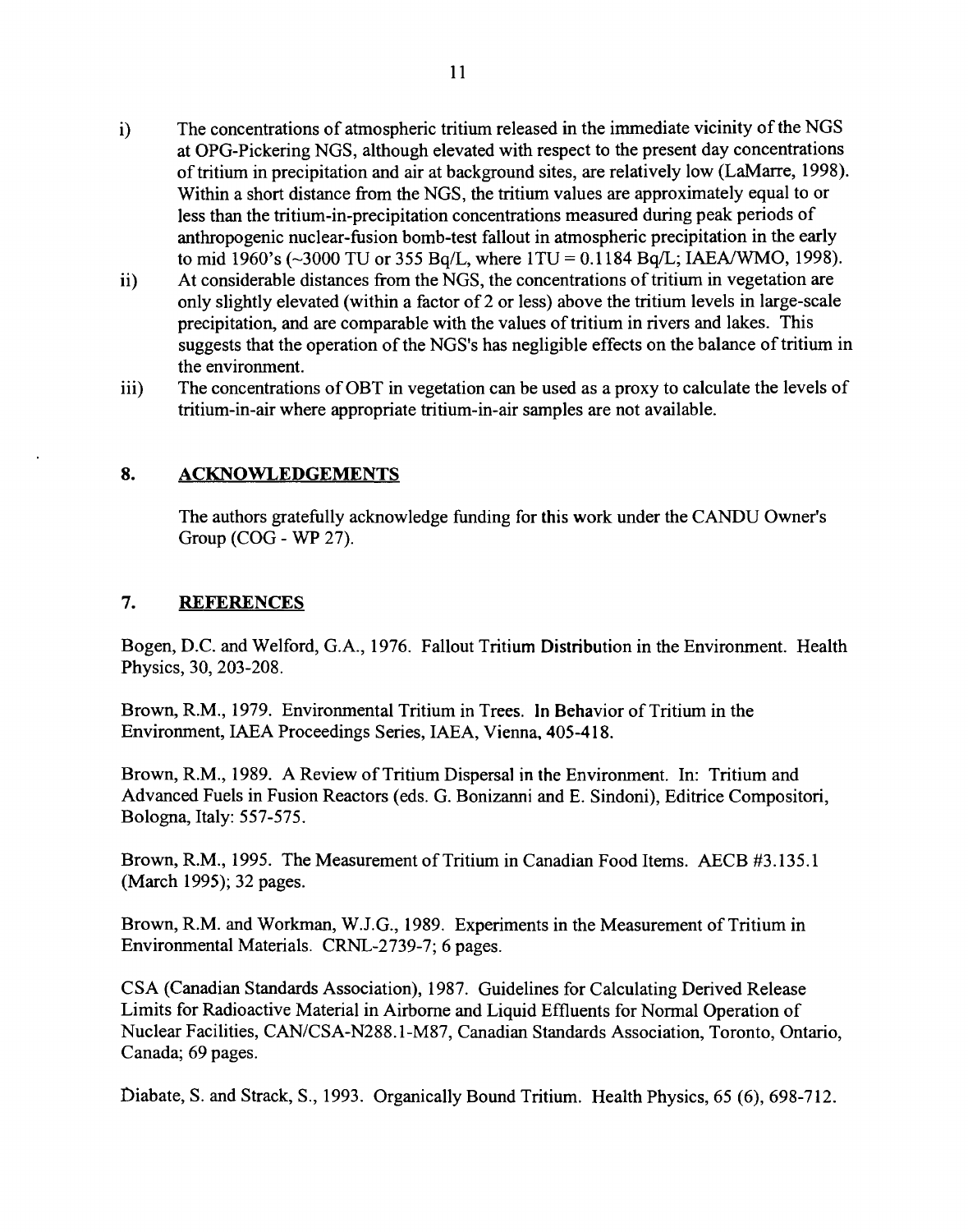Fengel, D. and Wegener, G., 1989. Wood Chemistry, Ultrastructure, Reactions. Berlin and New York, Walter de Gruyter, 613 pp.

Garland, J.A. and Ameen, M., 1979. Incorporation of Tritium in Grain Plants. Health Physics, 36, 35-38.

Guenot, J. and Belot, Y., 1984. Assimilation of 3H in photosynthesizing leaves exposed to HTO. Health Physics, 47 (6); 849-855.

Hisamatsu, S., Takizawa, Y., Abe, T. and Katsumata, T., 1987. Fallout H-3 Ingestion in Akita, Japan. Health Physics, 53, 287-293.

Hisamatsu, S., Takizawa, Y., Itoh, M., Ueno, K., Katsumata, T. and Sakanoue, M., 1989. Fallout H-3 Ingestion in Human Tissue at Akita, Japan. Health Physics, 57, 559-563.

Hisamatsu, S., Katsumata, T. and Takizawa, Y., 1998. Tritium Concentrations in Pine Needle, Litter and Soil Samples. J. Radiat. Res., 39, 129-136.

IAEA/WMO, 1998. Global Network for Isotopes in Precipitation. The GNIP database, Release 2 - May, 1998 (www.IAEA.org/programs/ri/GNIP/GNIPMAIN.htm).

Inoue, Y. and Iwakura, T., 1990. Tritium Concentrations in Japanese Rice. J. Radiat. Res., 31, 311-323.

King, K. and Workman, W.J.G., 1998. Tritium in the Great Lakes: 1997. RC-1981; 47 pages.

Kotzer, T.G. and Workman, W.G., 1999. Measurement of Tissue Free Water Tritium and Organically Bound Tritium in Vegetation and Fish Samples near Ontario Hydro Darlington Nuclear Generating Station. COG-99-27-I; 9 pages.

Kotzer, T.G. and Watson, W.L., 1999. Spatial and Temporal Distribution of <sup>14</sup>C in Cellulose in Tree Rings in Central and Eastern Canada: Comparison with Long-Term Atmospheric and Environmental Data. AECL Report, AECL-12002; 10 pages.

Kotzer, T.G., Trivedi, A., Waito, G. and Workman, W.J.G., 1999a. Ultra Low-Level Measurement of Organically Bound Tritium in Bioassay Samples. AECL Report, COG-98-131-I,AECL-11956: 11 pages.

Kotzer, T.G., Kudo, A., Zheng, J. and Workman, W., 1999b. Natural and anthropogenic levels of tritium in Canadian Arctic ice core, Agassiz Ice Cap, Ellesmere Island and comparison with other radionuclides. Journal of Glaciology (In Press).

LaMarre, J.R., 1998. Annual Summary and Assessment of Environmental Radiological Data for 1997. N-REP-03419-0264 RO; 122 pages.

McFarlane, J.C., 1976. Tritium Fractionation in Plants. Environ. Exp. Botany, 16, 9-14.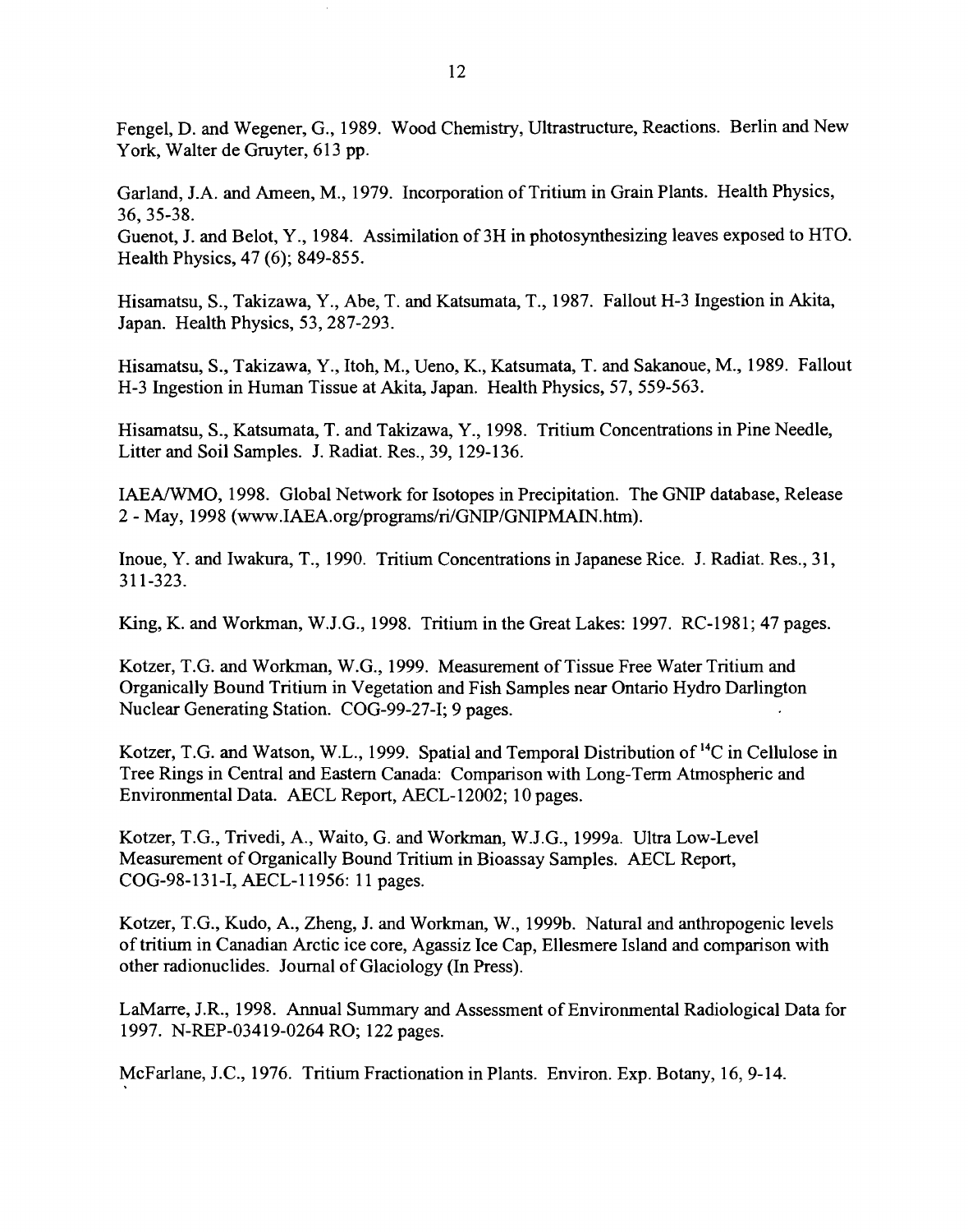Milton, G.M., Kotzer, T.G., Watson, W.L. and Workman, W.J.G., 1998. Measurements of Atmospherically Dispersed Tritium and <sup>14</sup>C in the Vicinity of the Pt. Lepreau Generating Station. AECL Report, AECL-11940; 8 pages.

Milton, G.M., Kramer, S.J., Brown, R.M., Repta, C.J.W., King, K.J. and Rao, R.J., 1995. Radiocarbon Dispersion Around Canadian Nuclear Facilities. Radiocarbon, 37 (2), 485-496.

Raskob, W., 1994. Description of NORMTRI: A Computer Program for Assessing the Off-Site Consequences from Air-Borne Releases of Tritium During Normal Operation of Nuclear Facilities. Report KfK-5364, Kernforschungszentrum Karlsruhe, Germany.

Revesz, K. and Woods, P.H., 1990. A Method to Extract Soil Water for Stable Isotope Analysis. Journal of Hydrology, 115: 397-406.

Spencer, F.S., Vereecken, L., Davis, P.A., Workman, W.J.G., St.Aubin, M., Galeriu, D. and Amiro, B.D., 1996. HT Chronic Release Experiments at Chalk River. COG-96-603-1; 102 pages.

Wallner, G., 1992. Determination of Environmental Tritium in Tree Rings. In Liquid Scintillation Spectrometry 1992, (Noakes, J.E., Schonhofer, F. and Polach, H.A., eds), Radiocarbon 1993, 349-353.

Wood, M.J., McElroy, R.G.C., Surette, R.A. and Brown, R.M., 1993. Tritium Sampling and Measurement. Health Physics, 65 (6), 610-627.

Wood, MJ. and Workman, W.J.G., 1992. Environmental Monitoring of Tritium in Air with Passive Diffusion Samplers. Fusion Technology, 21, 529-535.

Yamada, Y., Itoh, M., Egawa, K., Kiriyama, N., Komura, K. and Ueno, K., 1992. Effect of Labile Hydrogens on the Measurement of Tritium Preserved in Hydrogens of Cellulose. J. Radio Analytical Nuclear Chem., 164 (1), 47-57.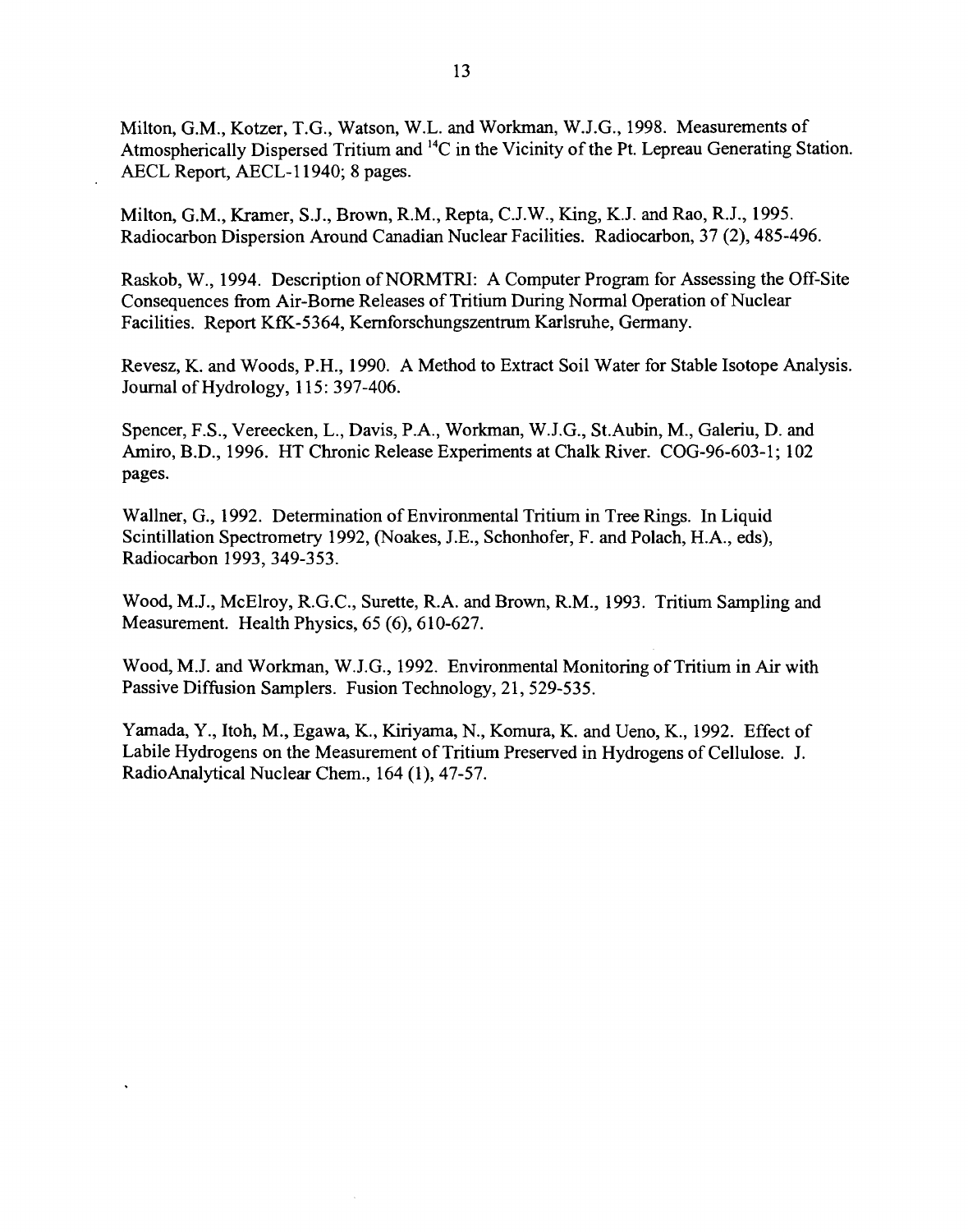| Sample#                                 | Year sampled | Sample Type                  | <b>Distance from reactors</b><br>(kms) | tritium-in-air (1)<br>(Bq/m3) | <b>TFWT (2)</b><br>(TU) | <b>HTO (2)</b><br>(TU) |
|-----------------------------------------|--------------|------------------------------|----------------------------------------|-------------------------------|-------------------------|------------------------|
| <b>TFWT in Background Samples</b>       |              |                              |                                        |                               |                         |                        |
| Backgnd#1 -(HWY41+DORE LK)              | 1997         | berries                      | 275                                    |                               | $93 + 1.25$             |                        |
|                                         | 1997         | berries                      | 275                                    |                               | $142 + 1.30$            |                        |
|                                         | 1998         | large tree/small leaves      | 275                                    |                               | $79 + 148$              |                        |
|                                         | 1998         | small tree/large leaves      | 275                                    |                               | $126 + 14$              |                        |
| Eganville (June 98)                     | 1998         | alder leaves                 | 275                                    |                               | $54 + 1 - 8$            |                        |
| Backgnd#2- (Haggarty Twnshp Rd #14)     | 1997         | leaves                       | 230                                    |                               | $41 + 1 - 12$           |                        |
|                                         | 1997         | berries                      | 230                                    |                               | $38 + 1 - 12$           |                        |
|                                         |              |                              |                                        |                               | $59+/-14$               |                        |
|                                         | 1998         | white pine needles           | 230                                    |                               |                         |                        |
|                                         | 1998         | red pine needles             | 230                                    |                               | $83 + 16$               |                        |
|                                         | 1998         | soil (0-20 cm)               | 230                                    |                               | $84 + 16$               |                        |
| Wilno (Oct 98)                          | 1998         | apple                        | 220                                    |                               | $44 + 18$               |                        |
| Bckgnd#3- (0.5 kms from Bancroft)       | 1997         | leaves                       | 175                                    |                               | $61 + 16$               |                        |
|                                         | 1998         | white pine                   | 175                                    |                               | $36 + 1 - 8$            |                        |
|                                         | 1998         | berries (fruit)              | 175                                    |                               | $37 + 110$              |                        |
| Bckgnd#4-(N of intxn620+28S - Apsley)   | 1997         | leaves                       | 135                                    |                               | $52 + 1 - 9$            |                        |
|                                         | 1998         | white pine needles           | 135                                    |                               | 40+/-10                 |                        |
| Bckgnd#5-(Cornwall)                     | 1997         | bemes                        | 390                                    |                               | $37 + 1 - 10$           |                        |
| Bckgnd#6 - (Brockville)                 | 1997         | apples                       | 285                                    |                               | $39 + 1 - 12$           |                        |
| Bckgnd#7 - (between Belleville+Trenton) | 1997         | apples                       | 135                                    |                               | $28 + 1 - 12$           |                        |
| Bckgnd#8 - (Peterborough)               | 1997         | apples                       | 80                                     |                               | $140 + 1 - 30$          |                        |
|                                         | 1998         | tree leaves (#115+lansdowne) | 80                                     |                               | $115 + 118$             |                        |
|                                         | 1998         | oak leaves (#115+35)         |                                        |                               | $31 + 1.10$             |                        |
|                                         | 1998         | soil (0-20 cm)               |                                        |                               | $55+/-10$               |                        |
| Kingston (June 98)                      | 1998         | Alder leaves                 | 193                                    |                               | $45+/-12$               |                        |
|                                         | 1998         | soil (0-20 cm)               | 193                                    |                               | $82 + 1.18$             |                        |
| Cloyne (June 98)                        | 1998         | Alder leaves                 | 270                                    |                               | $31 + 1 - 8$            |                        |
|                                         |              |                              |                                        |                               |                         |                        |
| Sombra (30 kms south of Sarnia -Oct 98) | 1998         | Rose leaves                  | 300                                    |                               | $40 + 1 - 12$           |                        |
|                                         | 1998         | Rose hips                    | 300                                    |                               | $34 + 10$               |                        |
|                                         | 1998         | Soya beans                   | 300                                    |                               |                         |                        |
| Yorkton, Saskatchewan (WC 1)            | 1998         | wheat                        | 2400                                   |                               | $13 + (-5)$             |                        |
| (WC 2)                                  | 1998         | canola                       | 2400                                   |                               | $13 + 1 - 3$            |                        |

Table 1 : Compilation of **TFWT** and **HTO** values for vegetation, soils, air and waters collected distal **to OPG-Pickerlng in 1997** and 1998

 $\overline{a}$ 

 $\sim$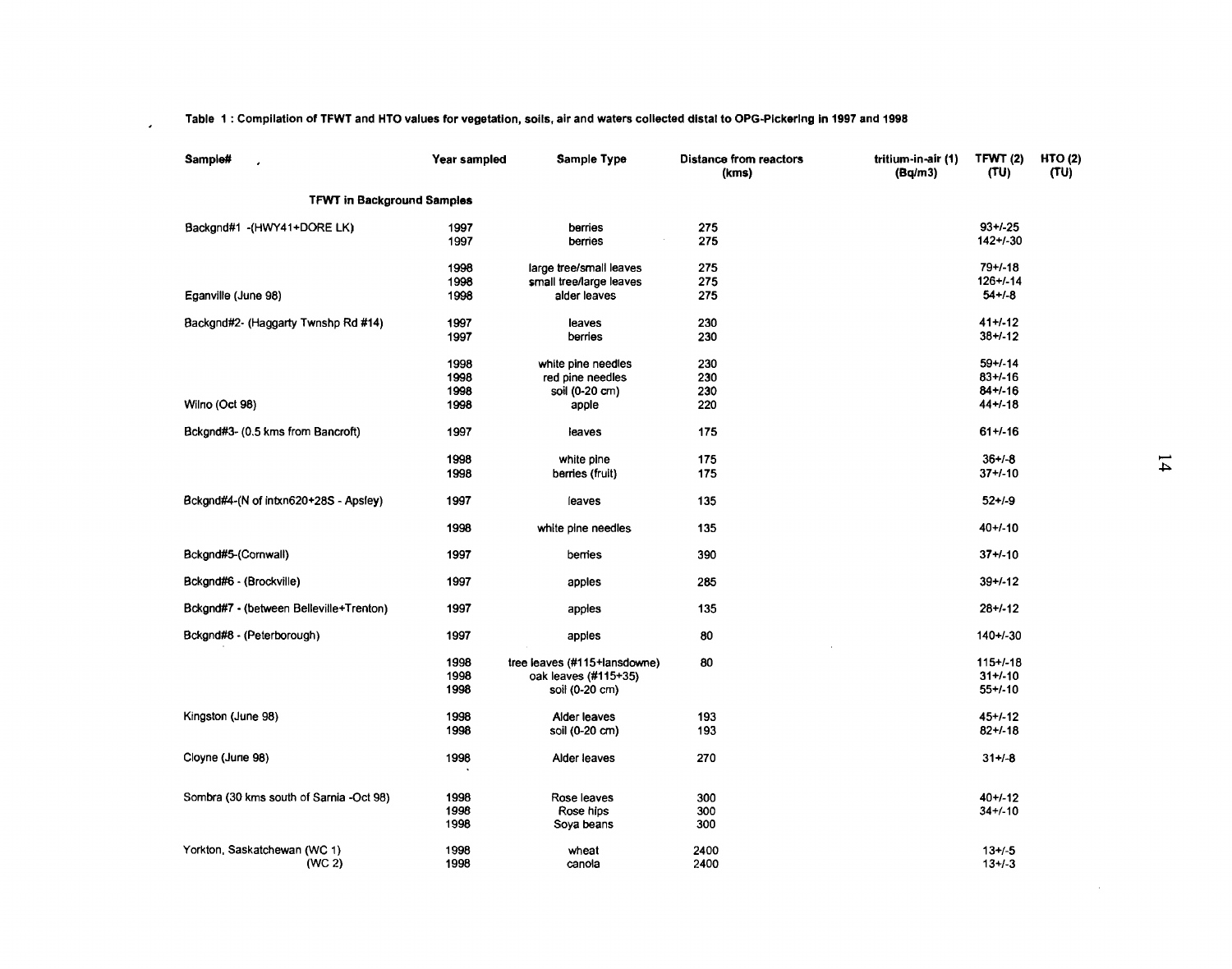#### **Table 1, continued**

 $\mathcal{A}^{\pm}$ 

| Sample#                                   | Year sampled | <b>Sample Type</b> | <b>Distance from reactors</b><br>(kms) | tritium-in-air (1)<br>(Bq/m3) | <b>TFWT (2)</b><br>(TU) | <b>HTO (2)</b><br>(TU) |
|-------------------------------------------|--------------|--------------------|----------------------------------------|-------------------------------|-------------------------|------------------------|
| <b>Rivers and Lakes</b>                   |              |                    |                                        |                               |                         |                        |
| Kamaniskeg Lake (Cobermere - Background # | 1997         | lakewater          | 200                                    |                               |                         | 29                     |
| Kamaniskeg Lake (Cobermere - Background # | 1997         | lakewater          | 200                                    |                               |                         | 21                     |
| <b>Bonnechere River</b>                   | 1997         | nverwater          | 275                                    |                               |                         | 36                     |
| York River (Bancroft - Background #3)     | 1997         | riverwater         | 175                                    |                               |                         | 24                     |
| Lake Dore (Eganville - Background #1)     | 1998         | nverwater          | 275                                    |                               |                         | $51 + 1 - 8$           |
| York River (Bancroft - Background #3)     | 1998         | riverwater         | 175                                    |                               |                         | $31 + 1 - 16$          |
| Air samples                               |              |                    |                                        |                               |                         |                        |
| Backgnd#1 - (HWY41+DORE LK)               | 1997         | passive sampler    | 275                                    | $0.2 + 0.28$                  |                         |                        |
|                                           | 1998         | passive sampler    | 275                                    | $0.223 + 1.037$               |                         |                        |
| Backgnd#2- (Haggarty Twnshp Rd #14)       | 1997         | passive sampler    | 230                                    | $0.07 + 0.27$                 |                         |                        |
|                                           | 1998         | passive sampler    | 230                                    | $0.098 + / -037$              |                         |                        |
| Bckgnd#3- (0.5 kms from Bancroft)         | 1997         | passive sampler    | 175                                    | $0.22 + 0.28$                 |                         |                        |
|                                           | 1998         | passive sampler    | 175                                    | $0.147 + 0.031$               |                         |                        |
| Bckgnd#4-(N of intxn620+28S - Apsley)     | 1997         | passive sampler    | 135                                    | $0.2 + 0.28$                  |                         |                        |
|                                           | 1998         | passive sampler    | 135                                    | $0.166 + / -0.35$             |                         |                        |
| Bckgnd#8 - (Peterborough)                 | 1998         | active air sample  | 80                                     | $0.9 + / -0.2$                |                         |                        |

#### **Remarks**

 $\sim$ 

1) Units = Bq/m3

 $\label{eq:2.1} \frac{1}{\sqrt{2}}\int_{\mathbb{R}^3}\frac{1}{\sqrt{2}}\left(\frac{1}{\sqrt{2}}\right)^2\frac{1}{\sqrt{2}}\left(\frac{1}{\sqrt{2}}\right)^2\frac{1}{\sqrt{2}}\left(\frac{1}{\sqrt{2}}\right)^2\frac{1}{\sqrt{2}}\left(\frac{1}{\sqrt{2}}\right)^2.$ 

2) Tritium values are given as TU, where 1 TU = 0.1184 Bq/Lwe

 $\sim 100$ 

 $\label{eq:2} \frac{1}{\sqrt{2}}\sum_{i=1}^n\frac{1}{\sqrt{2}}\sum_{i=1}^n\frac{1}{\sqrt{2}}\sum_{i=1}^n\frac{1}{\sqrt{2}}\sum_{i=1}^n\frac{1}{\sqrt{2}}\sum_{i=1}^n\frac{1}{\sqrt{2}}\sum_{i=1}^n\frac{1}{\sqrt{2}}\sum_{i=1}^n\frac{1}{\sqrt{2}}\sum_{i=1}^n\frac{1}{\sqrt{2}}\sum_{i=1}^n\frac{1}{\sqrt{2}}\sum_{i=1}^n\frac{1}{\sqrt{2}}\sum_{i=1}^n\frac{1$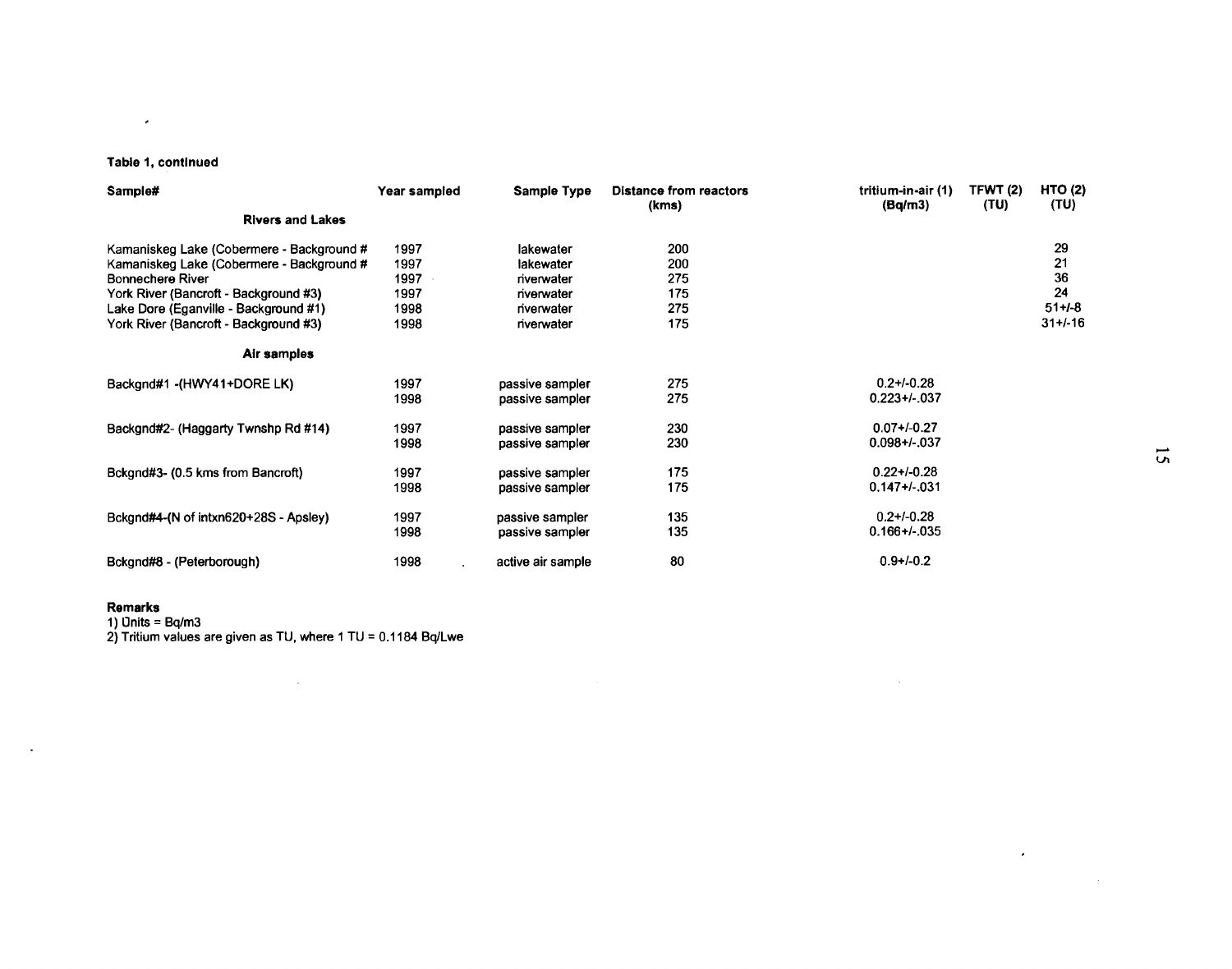| Sample#                                                 | Wind sector (1)  | Year Collected | Sample                   | <b>Distance from reactors</b><br>(km) | TFWT $(2)$<br>(TU) | OBT (2)<br>(TU) | OBT/TFWT (5) | Remarks            |  |
|---------------------------------------------------------|------------------|----------------|--------------------------|---------------------------------------|--------------------|-----------------|--------------|--------------------|--|
| 1992, 1993 ARCHIVED SAMPLES - Proximal to OPG-Pickering |                  |                |                          |                                       |                    |                 |              |                    |  |
| PNGS 15 -(Upper Airport Conservation Area)              | <b>NE18</b>      | 1993           | grass                    | 18                                    |                    | $197+/-22$      |              |                    |  |
| PNGS 10 - (Ajax Oak)                                    | ENE3             | 1993           | oak leaves               | 2                                     |                    | 1533+/-76       |              |                    |  |
| Mt Albian - (Thorn Tree site)                           |                  | 1993           | maple leaves             | 100                                   |                    | $62+/-13$       |              | PICKED IN HAMILTON |  |
| PNGS 5 - (Montgomery Park Road)                         | N 0.7            | 1993           | apple                    | 0.1                                   |                    | 10181+/-509     |              |                    |  |
| Bckgnd#2 (Olin's Rd)                                    |                  | 1993           | leaves                   | 240                                   |                    | $41 + 1 - 10$   |              |                    |  |
| Bckgnd#6 (Hwy28 Nol Apsley)                             |                  | 1993           | leaves                   | 135                                   |                    | $50 + 1 - 10$   |              |                    |  |
| PNGS4 - (Firehall - Bayly Rd)                           | N 0.7            | 1992           | alder                    | 0.5                                   |                    | $524 + 25$      |              |                    |  |
| PNGS9 - (Brock-Pickering Parkway)                       |                  | 1992           | maple<br>basswood leaves | 4                                     |                    | $516 + 27$      |              |                    |  |
| PNGS16 (Lakeview Park Ave - Oshawa)                     |                  | 1993           | maple leaves             | 19                                    |                    | $141 + 1.13$    |              |                    |  |
| 1997-1998 Vegetation - Proximal to OPG-Pickering        |                  |                |                          |                                       |                    |                 |              |                    |  |
| PNGS#5 - (Montgomery Park Road)                         | N 0.7            | 1997           | cranberries              | 0.7                                   | 18962+/-850        | 18315+/-549     | 0.96         |                    |  |
|                                                         |                  | 1997           | apples                   | 07                                    | 14860+/-743        |                 |              |                    |  |
|                                                         | N 0.7            | 1998           | spruce needles           | 07                                    |                    | 24172+/-846     |              |                    |  |
|                                                         | N 0.7            | 1998           | smail apples             | 07                                    | 13674+/-738        | 15789+/-458     | 1.1          |                    |  |
| PNGS#12 - Particl PK                                    | NE <sub>4</sub>  | 1997           | <b>Domes</b>             | 4                                     | 944+/-60           | $1342 + 67$     | 1.42         |                    |  |
| PNGS#13 - south Ajax (near waterfront)                  | ENE <sub>3</sub> | 1997           | mikweed                  | з                                     | $1041+140$         | $818 + 1 - 41$  | 0.79         |                    |  |
|                                                         |                  | 1997           | milliweed berries        | з                                     | $1287 + 1 - 40$    |                 |              |                    |  |
| . .<br>(Lions Club Park)                                |                  | 1998           | <b>berries</b>           | з                                     | 2712+/-114         |                 |              |                    |  |
| * (Lions Club Park)                                     |                  | 1998           | soil (0-12 cm)           | з                                     | 887+/-50           |                 |              |                    |  |
|                                                         | <b>NE 10</b>     | 1997           |                          | 10                                    | $335 + 1.30$       | 498+/-24        | 1.49         |                    |  |
| PNGS#14<br>.                                            |                  |                | bemes                    | 10                                    | $134 + 1.24$       |                 |              |                    |  |
|                                                         |                  | 1998           | tree leaves              |                                       |                    |                 |              |                    |  |
| PNGS#15 - (Upper Airport Conservation Area)             | <b>NE 18</b>     | 1997           | apples                   | 18                                    | $177 + 1 - 27$     | $164 + 15$      | 0.93         |                    |  |
| PNGS#15a (South of PNGS 15)                             | <b>NE 15</b>     | 1998           | pine needles             | 15                                    | $84 + 24$          | $622 + 1 - 28$  | 7.4          |                    |  |
|                                                         |                  |                | soil (0-20 cm)           | 15                                    | $109 + 14$         |                 |              |                    |  |
|                                                         |                  |                |                          |                                       |                    |                 |              |                    |  |
| PNGS-W1 (Petticoat Conservation Area)                   |                  | 1998           | red pine needles         | 5                                     | 8091+/-485         | 2032+/-102      | 0.25         |                    |  |
|                                                         |                  | 1998           | soil (0-20 cm)           | 5                                     | $954 + 144$        |                 |              |                    |  |

 $\sim$ 

**Table 2: TFWT, OBT and OBTYTFWT ratios for select vegetation samples collected distal and proximal to OPG-Pickering and tree rings from several araas In Canada**

 $\mathcal{L}(\mathbf{z})$  and  $\mathcal{L}(\mathbf{z})$  . The set of  $\mathcal{L}(\mathbf{z})$ 

 $\sim$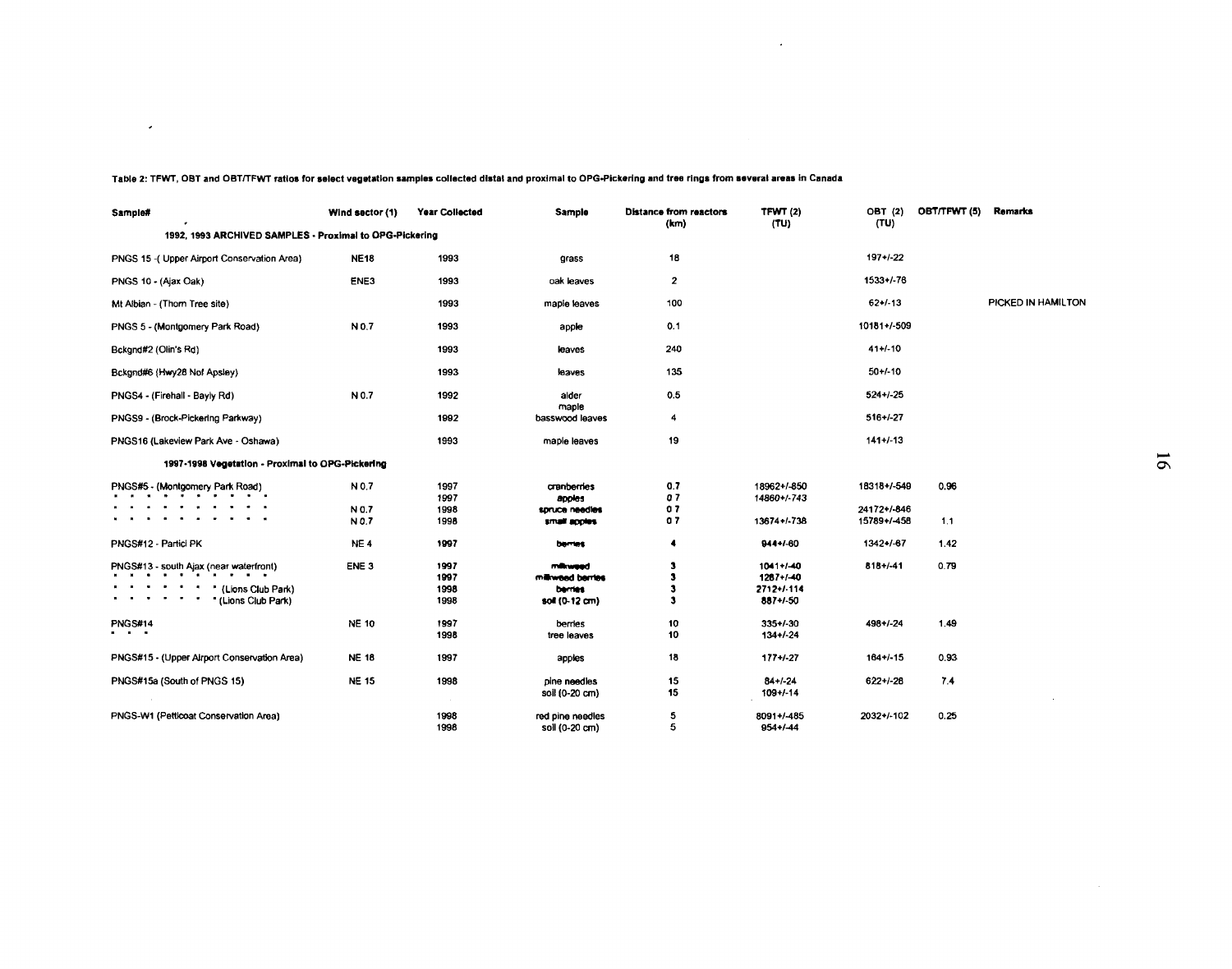#### **Table 2, continued**

#### **1997,1998 BACKGROUND VEGETATION SAMPLES - Distal to OPG-Plckering**

| Sample#                                      | Wind sector (1) | <b>Year Collected</b> | <b>Sample</b>    | <b>Distance from reactors</b><br>(km) | TFWT <sub>(2)</sub><br>(TU) | OBT (2)<br>(TU)                        | OBT/TFWT (5) | Remarks |
|----------------------------------------------|-----------------|-----------------------|------------------|---------------------------------------|-----------------------------|----------------------------------------|--------------|---------|
| Backgnd#1 -(HWY41+DORE LK)                   |                 | 1997                  | berries          | 275                                   | $93 + 25$                   | $58 + 1 - 7$                           | 0.62         |         |
| Backgnd#2- (Haggarty Twnshp Rd #14)          |                 | 1997                  | leaves           | 230                                   | $41 + 1 - 12$               | $41 + 1 - 5$                           | $\mathbf{1}$ |         |
| Bckgnd#3- (0.5 kms from Bancroft)            |                 | 1997                  | leaves           | 175                                   | $61 + 1.16$                 | $51 + 1.5$                             | 0.84         |         |
| Bckgnd#4-(N of intxn620+28S - Apsley)        |                 | 1997                  | leaves           | 135                                   | $52 + 1 - 9$                | $49 + 1.5$                             | 0.94         |         |
| Bckgnd#5-(Cornwall)                          |                 | 1997                  | berries          | 390                                   | $37 + 1 - 10$               | $55+/-8$                               | 1.4          |         |
| Bckgnd#6 - (Brockville)                      |                 | 1997                  | apples           | 285                                   | $39+/-12$                   | $37 + 1 - 9$                           | 0.95         |         |
| Sombra, Ontario                              |                 | 1998                  | soybeans         | 300                                   |                             | $33+/10$                               |              |         |
| WC1 - Western Canada<br>WC2 - Western Canada |                 | 1998<br>1998          | wheat<br>canola  | 2400<br>2400                          | $13 + 1 - 5$<br>$13 + 1.3$  | $14 + 1 - 7$                           | 1.1          |         |
| <b>Tree Rings</b>                            |                 |                       |                  |                                       |                             |                                        |              |         |
| Location (3)                                 |                 | Dendrochronology      | <b>Tree Type</b> |                                       |                             | OBT (2,4)                              |              |         |
| Langenburg, Saskatchewan                     |                 | 1965-1971<br>1975     | apple            |                                       |                             | 1243+/-250<br>$246+/-25$               |              |         |
|                                              |                 | 1990<br>1995          |                  |                                       |                             | $92 + 1 - 14$<br>$123 + 1.15$          |              |         |
| Ottawa, Ontario                              |                 | 1980<br>1985<br>1990  | pine             |                                       |                             | $205+/-22$<br>$139 + 14$<br>$156 + 17$ |              |         |
| Lambton, Ontario                             |                 | 1947-1952             | black oak        |                                       |                             | $36 + 1 - 11$                          |              |         |
|                                              |                 | 1958<br>1962          |                  |                                       |                             | 194+/-29<br>$513 + 1.50$               |              |         |
|                                              |                 | 1965                  |                  |                                       |                             | 710+/-75                               |              |         |
|                                              |                 | 1970                  |                  |                                       |                             | 169+/-27                               |              |         |
| ٠                                            |                 | 1975                  |                  |                                       |                             | $55+/-10$                              |              |         |

#### **REMARKS**

1) Wind sector locations taken from LaMarre, 1998

2) Tritium values are in units of TU, where 1TU = 0.1184 Bq/Lwe

3) Details of trees sampled given in Kotzer and Watson (1999)

4) OBT concentrations measured on whole-wood samples and decay-corrected to 1997

5) Uncertainty on OBT/TFWT ratios is +/- 15%

73+/-11 32+/-7 33+/-6 34+/-5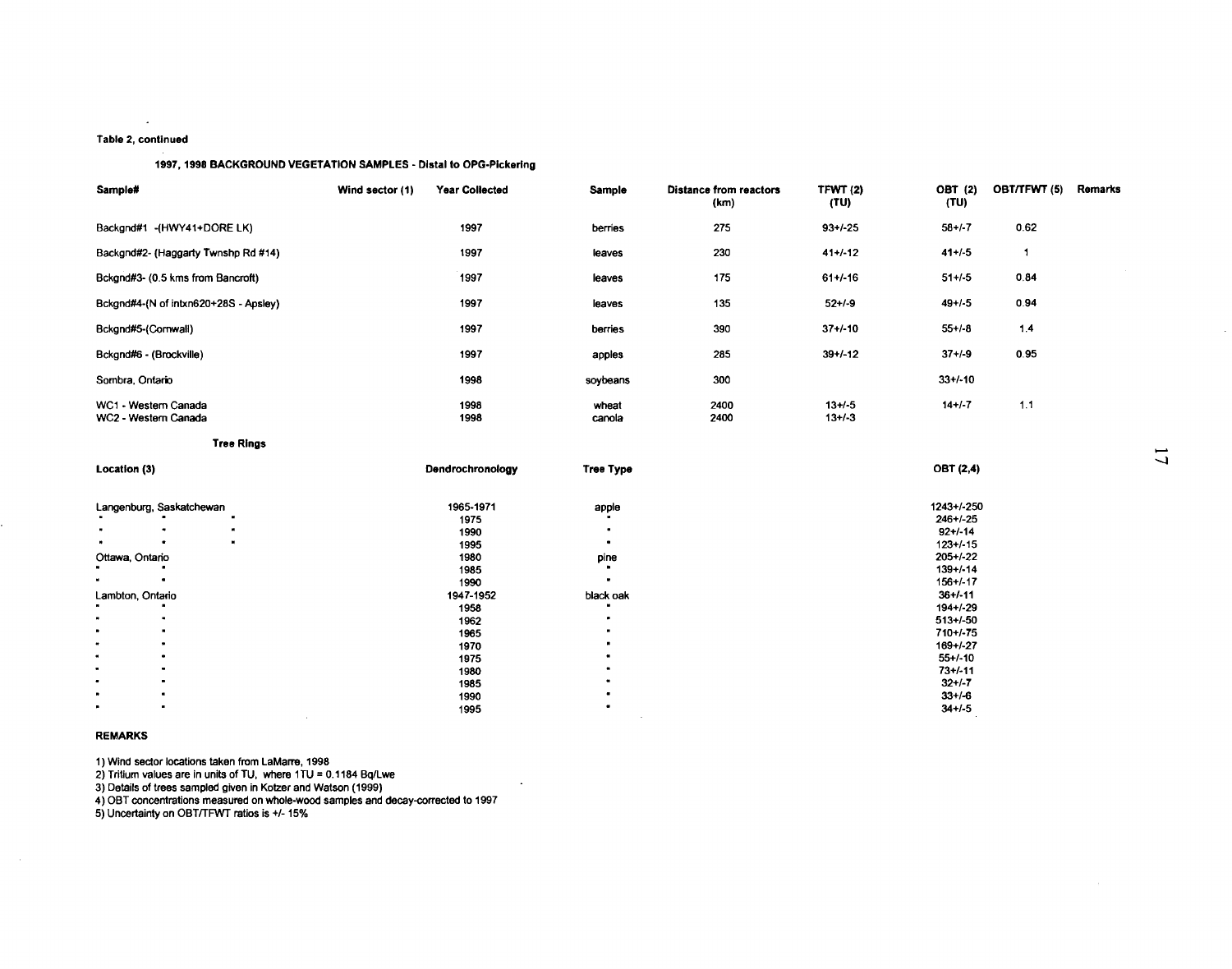**Table 3: Concentrations of Tritium-in-Air proximal to OPG-Pickering calculated using empirical OBT measurements on vegetation and with CSA N288.1**

| Sample location<br>٠                           | Distance from<br><b>OPG-Pickering (km)</b> | Model (2)<br><b>HTO-in-air</b> | Absolute (3)<br><b>Humidity</b> | <b>OBT</b> (4) | <b>Empirical (5)</b><br>HTO-in-air |
|------------------------------------------------|--------------------------------------------|--------------------------------|---------------------------------|----------------|------------------------------------|
| Windsector and Distance used in CSA N288.1 (1) |                                            |                                |                                 |                |                                    |
| $N - 0.7$                                      | 0.7                                        | 26.8                           |                                 |                |                                    |
| $NE - 4$                                       | 4                                          | 3.96                           |                                 |                |                                    |
| ENE-3                                          | 3                                          | 5.68                           |                                 |                |                                    |
| <b>NE-10</b>                                   | 10                                         | 1.013                          |                                 |                |                                    |
| <b>NE-15</b>                                   | 15                                         | 0.561                          |                                 |                |                                    |
| <b>NE-18</b>                                   | 18                                         | 0.432                          |                                 |                |                                    |

#### **Vegetation Samples compared with CSA N288.1**

#### **Sample # (Location) (6)**

 $\mathcal{L}$ 

| 1993-PNGS5 (N - 0.7)    | 0.7 | 10.83 | 1205.4 | 13.05 |
|-------------------------|-----|-------|--------|-------|
| 1997-PNGS5 (N - 0.7)    | 0.7 | 9.78  | 2168   | 21.20 |
| 1998-PNGS5 (N - 0.7)    | 0.7 | 11.1  | 2861   | 31.76 |
| 1998-PNGS5 (N -0.7)     | 0.7 | 11.1  | 1787   | 19.84 |
| 1992-PNGS4 (N - 0.7)    | 1.2 | 9.77  | 62.016 | 0.61  |
| 1993-PNGS10 (ENE-3)     | 3   | 10.83 | 181.5  | 1.97  |
| 1997-PNGS12 (NE - 4)    | 4   | 9.78  | 158.9  | 1.55  |
| 1997 - PNGS13 (ENE-3)   |     | 9.78  | 96.9   | 0.95  |
| 1997 - PNGS14 (NE - 10) | 10  | 9.78  | 58.9   | 0.58  |
| 1998-PNGS15A (NE - 15)  | 15  | 11.1  | 73.6   | 0.82  |
| 1993 - PNGS15 (NE - 18) | 18  | 10.83 | 23.32  | 0.25  |
| 1997-PNGS15 (NE -18)    | 18  | 9.78  | 19.42  | 0.19  |

#### **Remarks:**

1) Windsector and distance for model sampling sites

2) Average HTO-in-air calculated using tritium release data and meteroiogicai conditions for 1991 to 1996 and CSA N288.1; Bq/m3

3) Value for Absolute Humidity (Q) calculated using equations 2 and 3 (g H2O/m3)

4) OBT value taken from Table 2 and converted to Bq/Lwe

5) Empirical HTO-in-air calculated using equation 4; Bq/m3

6) Location of sample also indicated in Table 2 and on Figure 2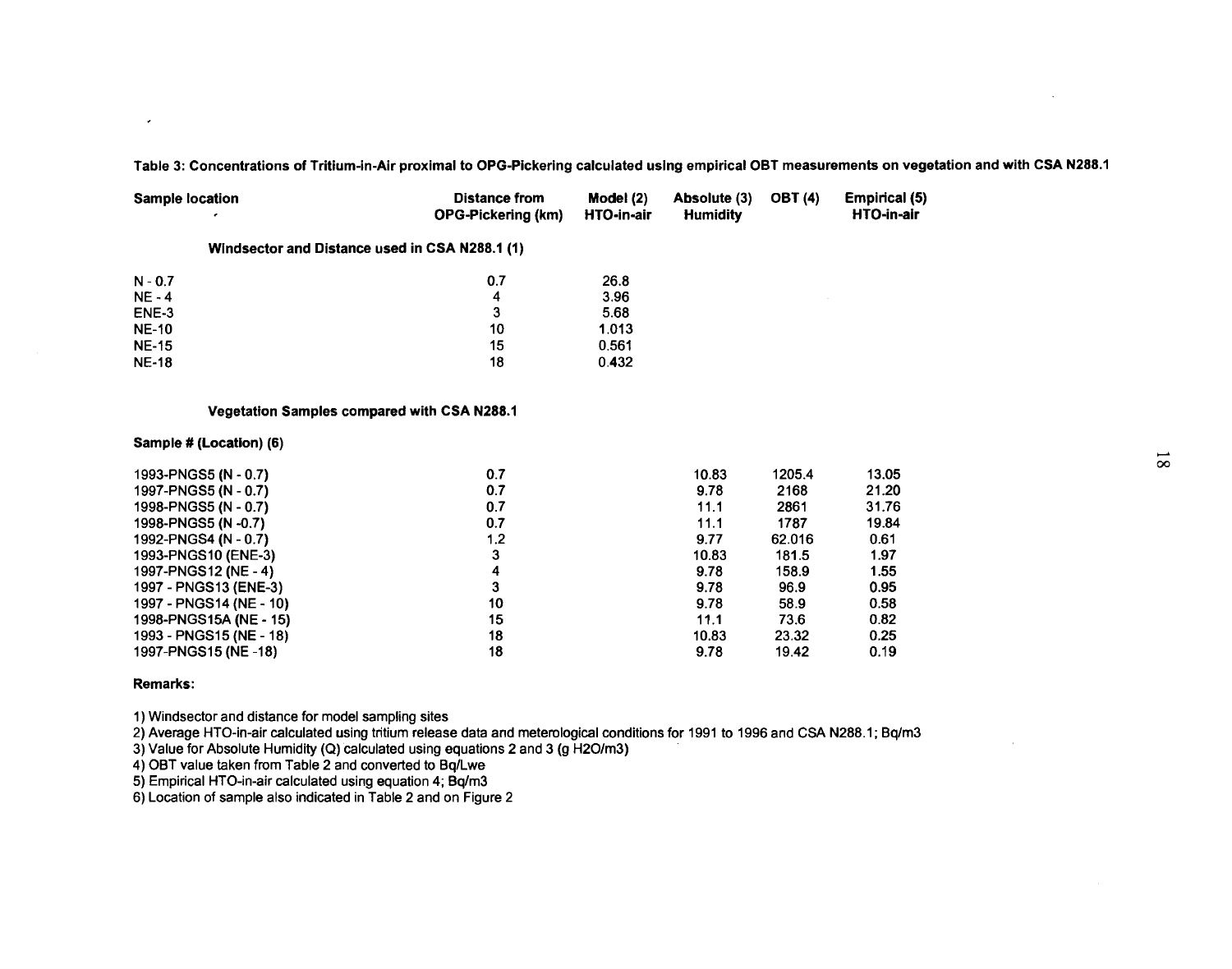

**Figure 1.** Map of Central and Eastern Canada showing locations of a) sampling sites for determining tritium in tree rings and agricultural crops (closed squares) from several areas in Canada, namely, i) Yorkton, Saskatchewan, ii) Ottawa, Ontario, iii) Lambton and Sombra, Ontario, and location where 1997-1998 precipitation samples from Saskatoon, Saskatchewan, were collected for HTO measurements (closed circle). Currently operating NGS's are shown with asterisks (\*). Inset shown in b) indicates the locations in Eastern Ontario where environmental samples were sampled for their levels of tritium in background areas.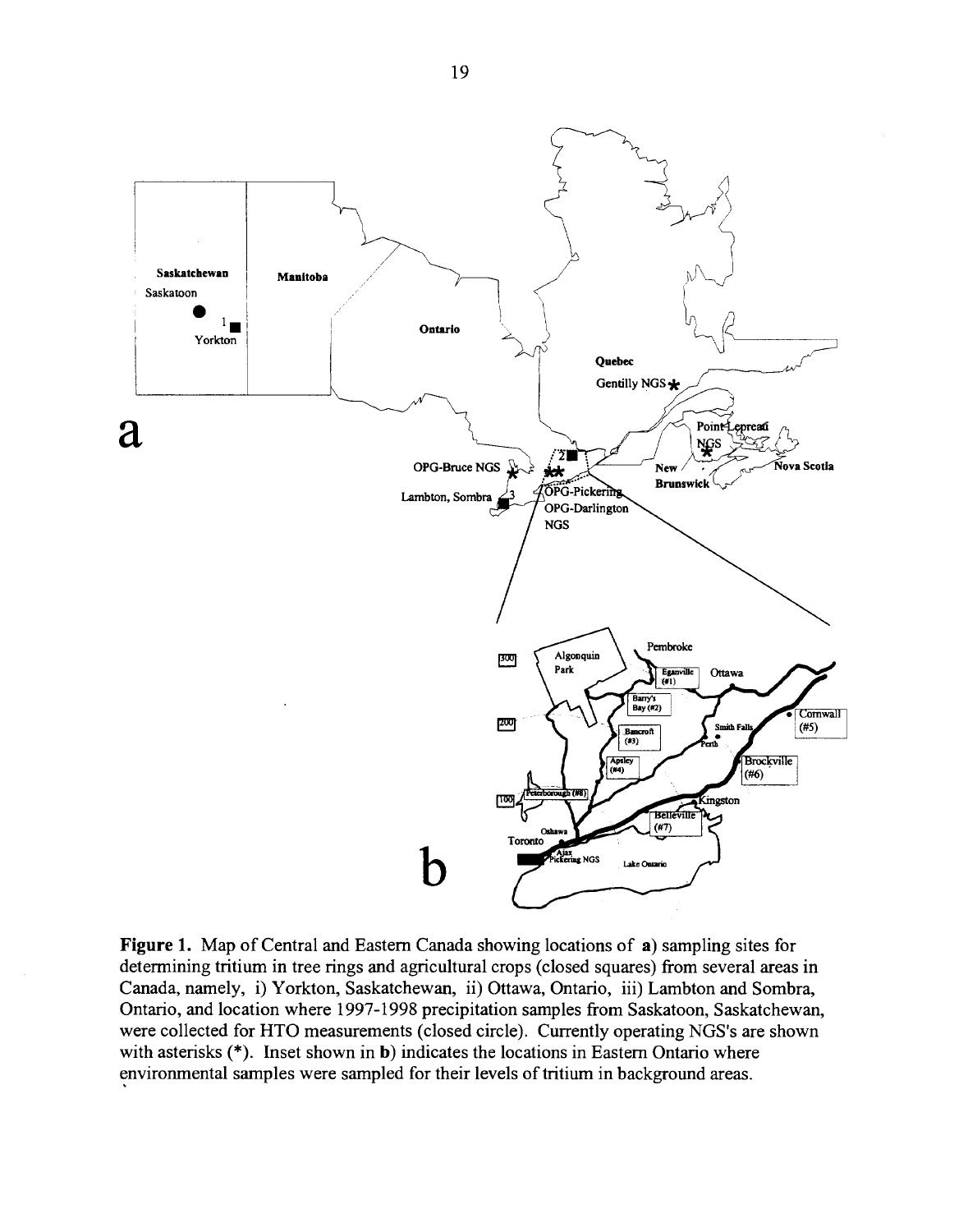

**Figure 2.** Map of area within approximately 20 km of OPG-Pickering NGS showing locations where vegetation samples were collected in 1992-1993, 1997, and 1998, and measured for their FWT and OBT concentrations.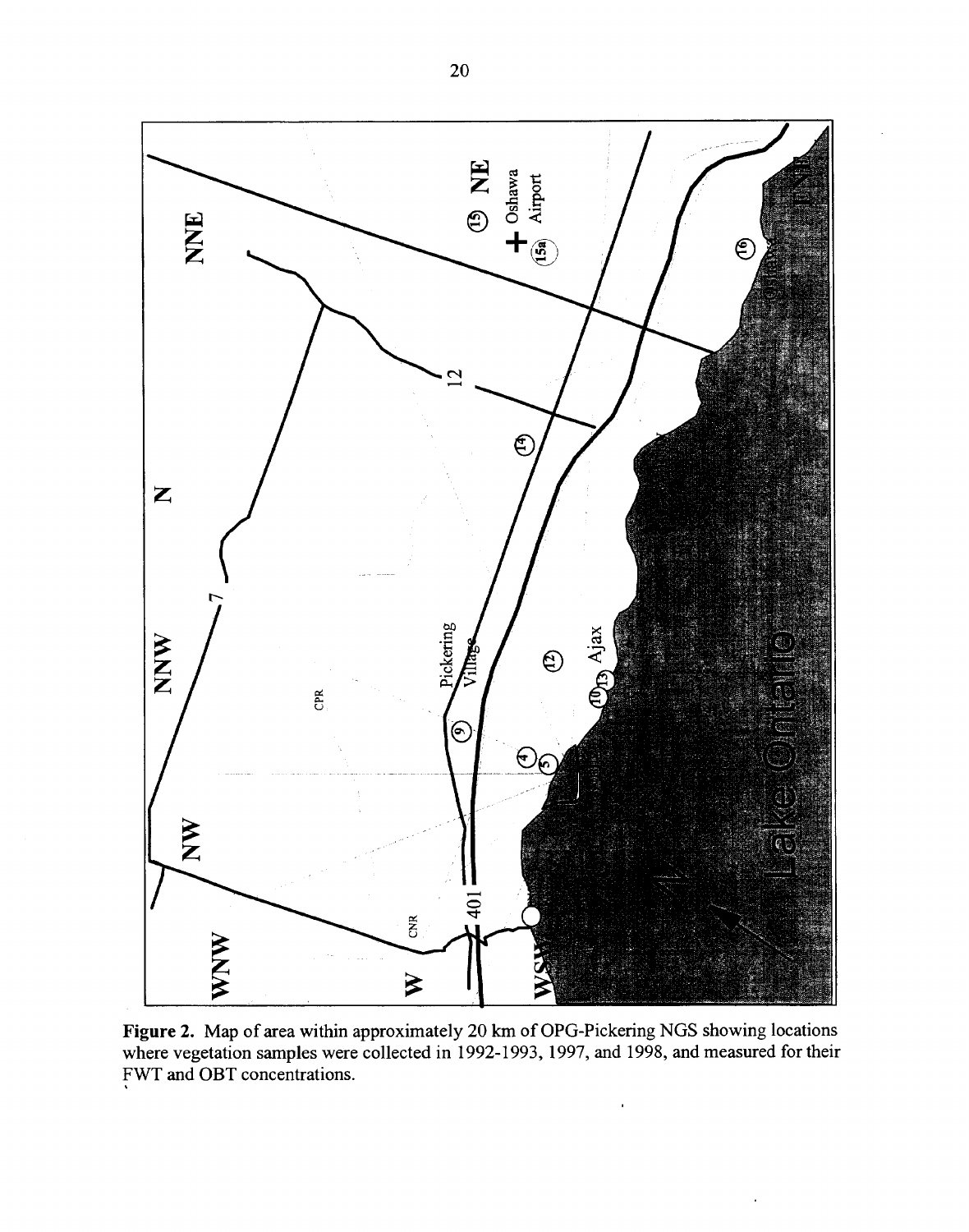

**Figure 3. a)** TFWT concentrations measured in vegetation samples collected in 1997 and 1998 at distances of up to 400 km from the NGS's. Insets are shown in b) vegetation collected within 20 km and less from OPG-Pickering NGS, and c) vegetation collected at background sites between 80 and 400 km from OH-Pickering NGS. Also indicated in c) are HTO values in soil pore waters *{small x's labelled 1, 2, 3),* along with ranges of tritium measured in regional precipitation to 1993 *(#4)* and in major lakes and rivers in Eastern Ontario *(#5).* The dashed line and shaded grey area in c) represents the mean and standard deviation  $(45\pm14 \text{ TU})$  on the TFWT values for samples from background sites, excluding site #1 and site #8. Data listed in Tables 1 and 2.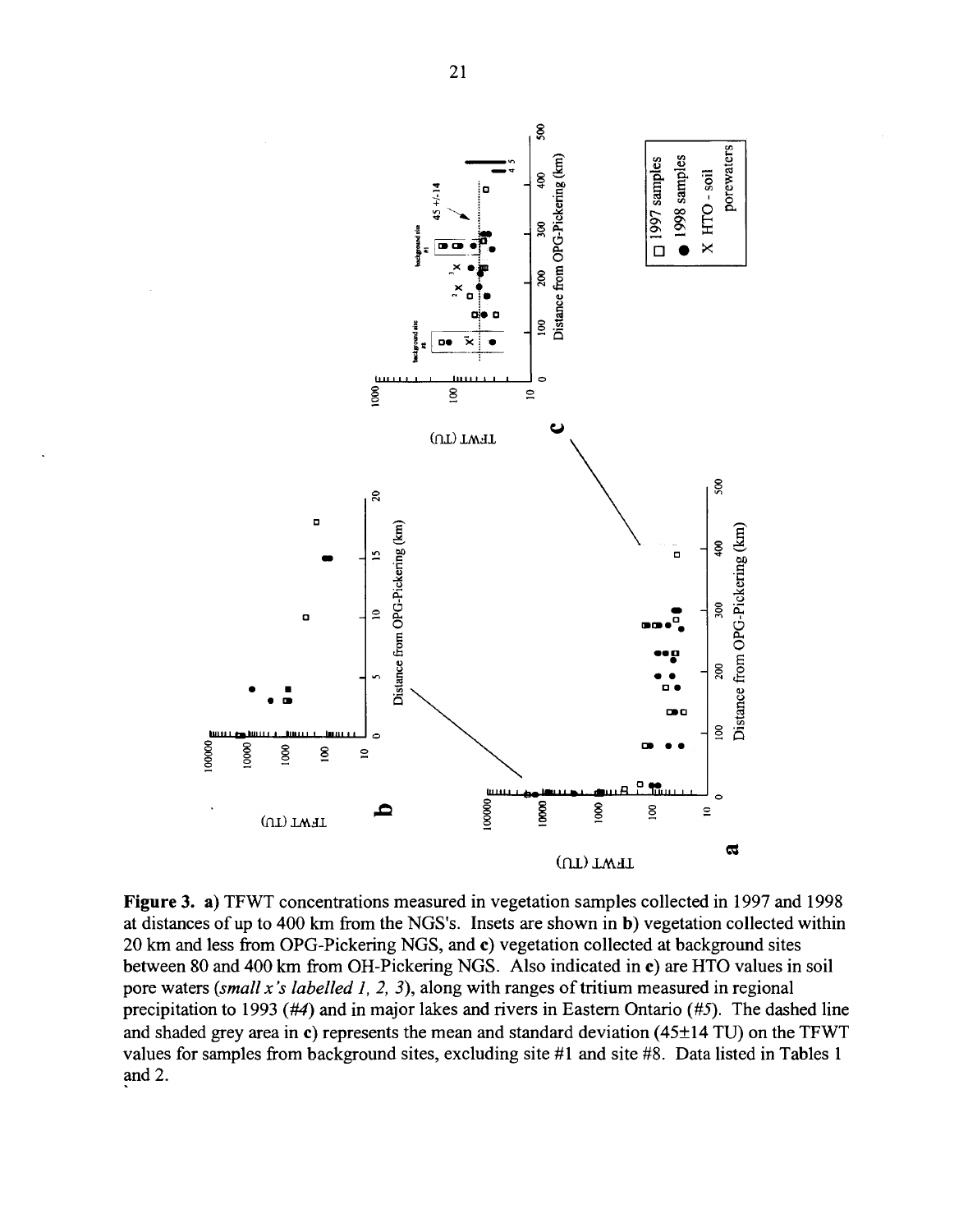

**Figure 4.** Tritium concentrations measured in precipitation samples (1996 to 1998) from Saskatoon, Saskatchewan. The solid line and shaded grey area (#7) represents the mean and standard deviation (16.1±6.9) for the precipitation samples, whereas the thicker dashed line *(#2)* represents the average TFWT concentrations  $(\sim12.5 \text{ TU})$  measured on agricultural samples (wheat and canola; Table 1) grown in Saskatchewan in 1998.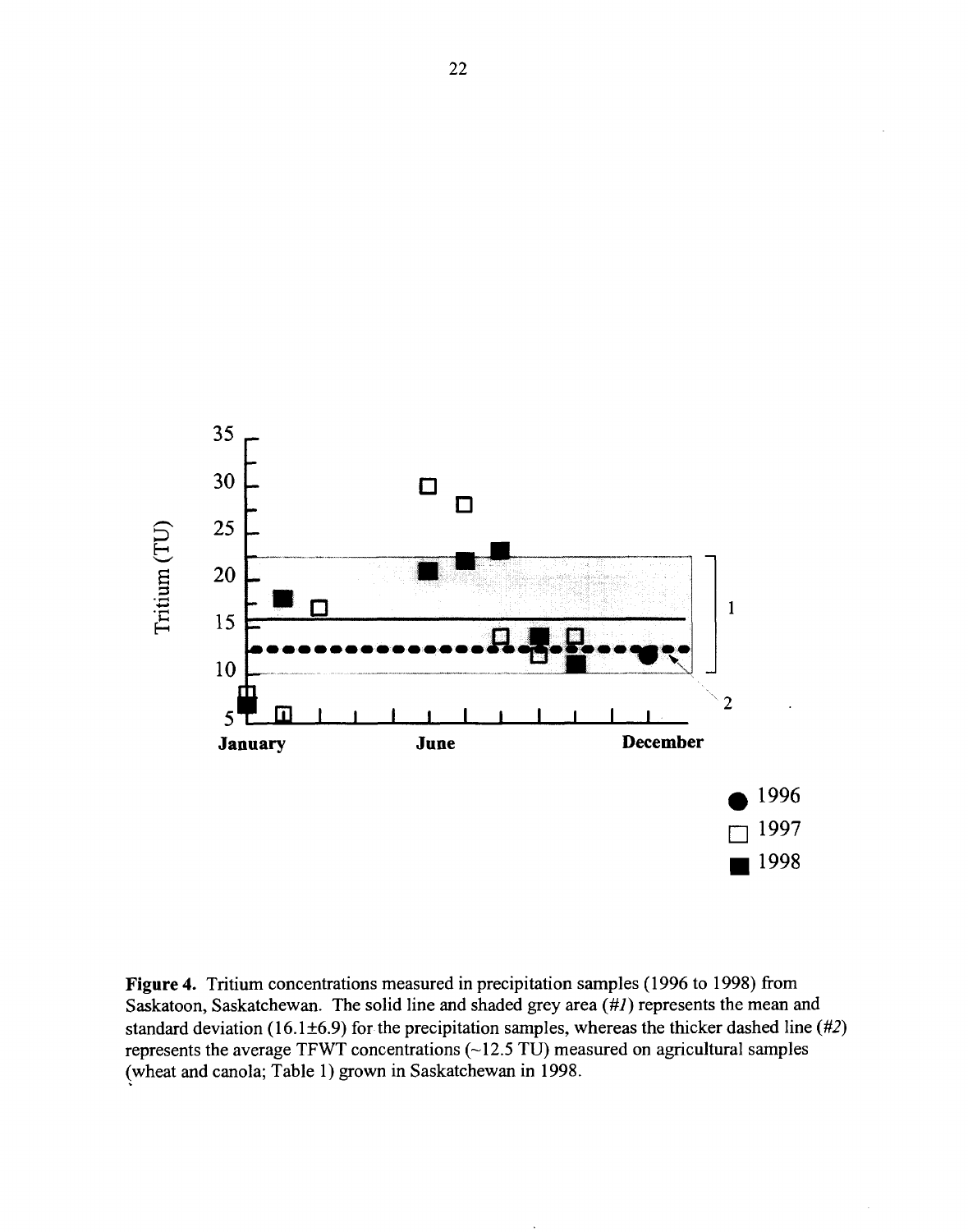

**Figure 5. a)** OBT concentrations measured in vegetation samples collected in 1992-1993, 1997, and 1998 at distances of up to 400 km from the NGS's. Insets are shown in b) vegetation collected within 20 km and less from OPG-Pickering NGS, and c) vegetation collected at background sites between 80 and 400 km from OPG-Pickering NGS. In c), fields labelled *1* and *2* represent the average tritium values measured in Lake Ontario (King and Workman, 1998) and in major lakes and rivers in Eastern Ontario, respectively. Data listed in Table 2.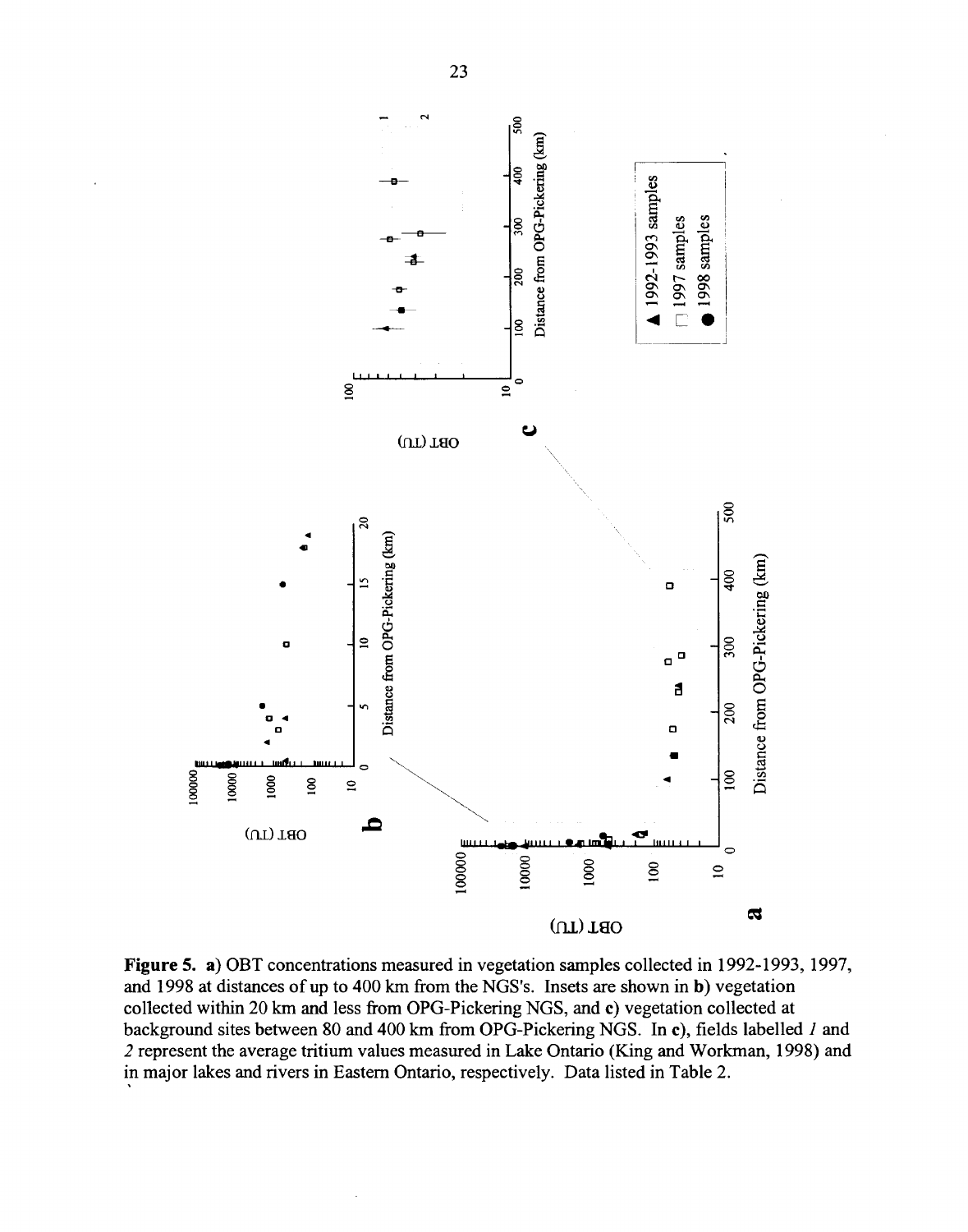

**Figure 6.** OBT concentrations measured in whole-wood samples from Saskatchewan (+) and Ontario (x, closed circles), and compared with the levels of tritium measured in large-scale precipitation between the years of a) 1950 to 1995 for all locations, and b) 1970 to 1995 for a tree from Lambton, Ontario. In b) asterisk labelled *a* represents the OBT concentration (33±10 TU) measured in soybeans from nearby Sombra, Ontario. Data in Table 2.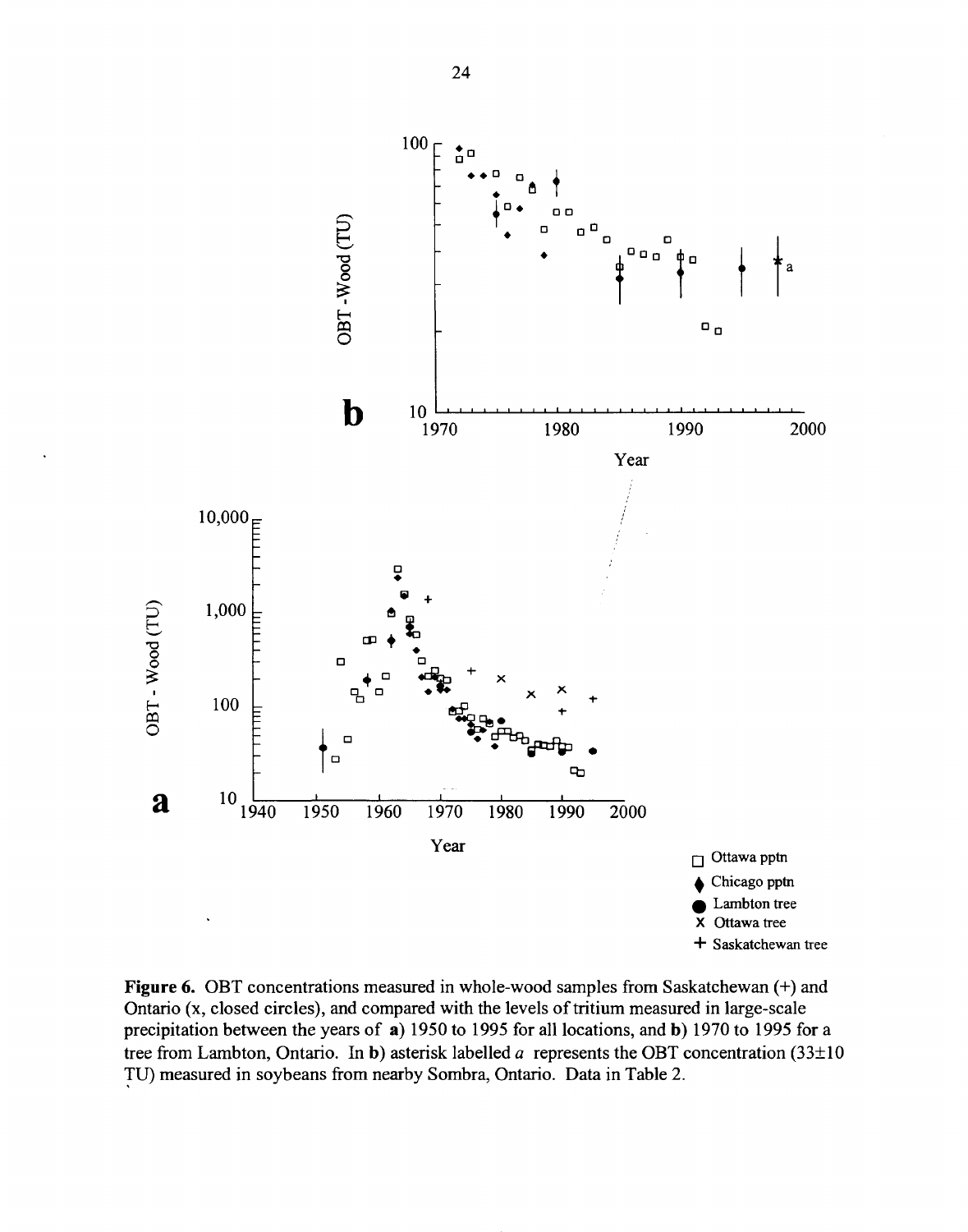

**Figure** 7. Comparison of OBT/TFWT ratios with a) distance and b) OBT concentrations for vegetation samples collected both distal and proximal to the OPG-Pickering NGS. In a) The dashed line represents the average OBT/TFWT value (0.87±0.15) for all regional background samples (except OBT/TFWT = 1.4), whereas the solid line represents the OBT/TFWT ratio (0.95±0.25) for all regional background samples. The asterisk labelled *a* indicates the OBT/TFWT ratio for a sample of cereal grains (WC1 - wheat) from Western Canada. Data in Table 2.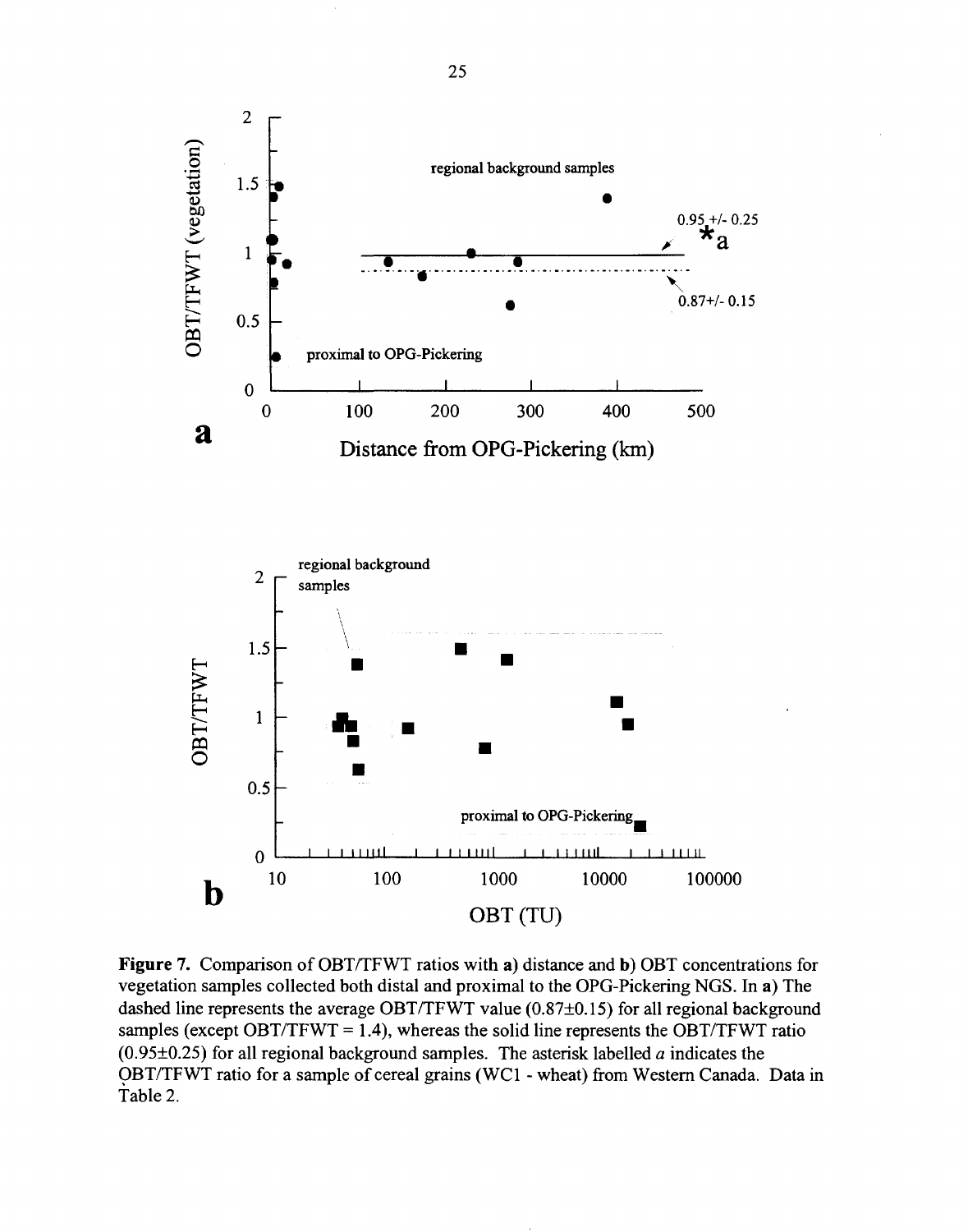

**Figure 8.** Comparison of concentrations of tritium-in-air with distance from OPG-Pickering NGS. a) Empirical tritium-in-air concentrations calculated using Equations (2) to (4) and measured OBT concentrations in vegetation samples, b) Variation of tritium-in-air concentrations with distance from OPG-Pickering for empirical data from a) and data derived using tritium-release data and CSA-N288.1. c) Comparison of the tritium-in-air values for empirical calculations from a) and data derived using tritium-release information and CSA-N288.1. The thin solid line represents 1:1 agreement between data. Regression analyses of the data indicates a good correlation ( $r2 = 0.90$ ) between the data sets, although the data is biased high with respect to the modelled tritium-in-air data using CSA-N288.1. Data in Table 3.

 $\ddot{\phantom{0}}$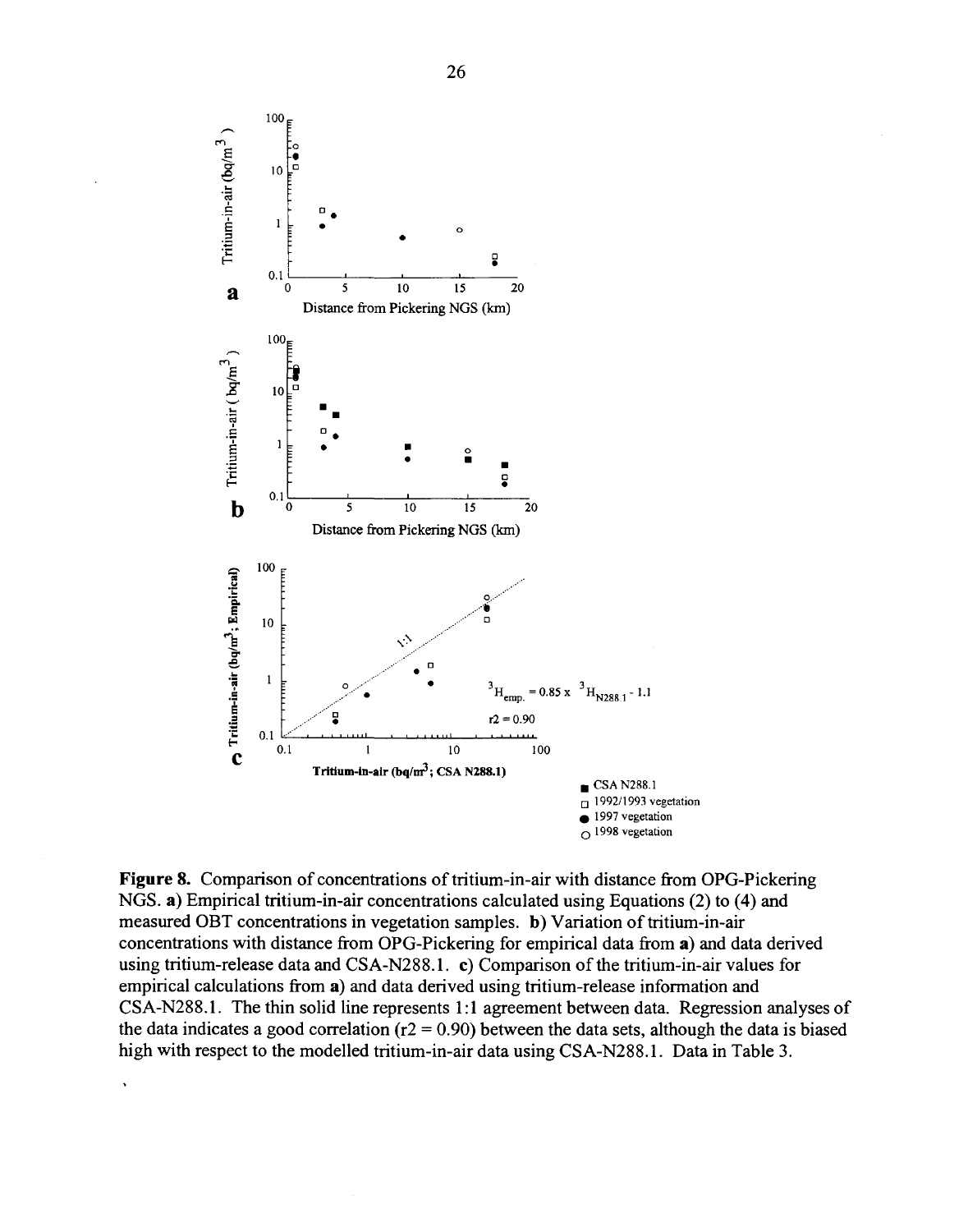#### **Sample Preparation Techniques**

**OBT in Vegetation:** Previously at CRL, fresh vegetation samples (10 to 20 g) comprising tomatoes, radishes and Komatsuna (Japanese lettuce) from vegetation plots at Chalk River Laboratories (CRL) were collected and kept frozen in sealed glass jars until they were processed. The vegetation samples were collected during a controlled HT-release experiment wherein several types of plants were grown under conditions of chronically high tritium-in-air. OBT concentrations were measured in these samples using the <sup>3</sup>He-ingrowth MS techniques with the techniques used and results obtained reported in Spencer et al. (1996).

The same techniques for preparing the plant samples for measurement of OBT by <sup>3</sup>He-ingrowth MS have were used in this study. The procedures used were adopted and modified as necessary from Brown (1995). In summary, the TFWT and exchangeable-OBT components in the plants were removed while preparing the sample for measurement of OBT. To accomplish this, the plant samples, in Al-Si vessels, were either air-dried at low temperature (150°C) or subjected to vacuum-distillation techniques to remove their TFWT component. The tritium concentrations in this component can be measured using direct LSC techniques. The exchangeable OBT component was then removed by successively hydrating the dried-plant samples, in-vacuo, with tritium-depleted waters (<1 TU), and drying to remove the equilibration waters. Volumes on the order of 80 mL of tritium-depleted water were required for this, with the tritium-concentrations determined on the rinse waters by LSC. The completely dried and exchanged plant samples were then vacuum-sealed in the AL-Si glassware, reweighed and stored at low temperatures  $(\sim 20^{\circ}C)$ to allow for sufficient ingrowth of  ${}^{3}$ He for measurement (Kotzer et al., 1999a).

**OBT in Tree Rings:** A number of dendrochronologically-characterized tree-ring samples, collected from several species of trees in different areas in Canada and spanning the years between 1947 to 1995, were prepared for OBT analyses by <sup>3</sup>He-ingrowth mass spectrometry (Table 2). These samples are a subset of the tree rings that were measured for  $^{14}C$  (Kotzer and Watson, 1999). The procedures used were based on the results of a study in Europe (Wallner, 1992), wherein OBT was measured on: i) dried, natural wood, ii) wood after resin extraction, and iii) cellulose from several splits of separated annual accumulations of tree rings. The results of the study essentially saw no difference in the OBT concentrations among the various fractions, and concluded that in trees with constant cellulose/lignin ratios and small amounts of resin, the time-consuming and tedious process of separating the cellulose for tritium measurement is not warranted. On this basis, we adopted the simplest and least intrusive method of measuring the OBT on dried, dendrochronologially characterized samples of tree rings. Evaporation of the cellular water in the tree-ring samples during storage precluded measurement of the TFWT component; hence the samples were dried in an oven at temperatures of 150°C for at least 24 h to remove adsorbed HTO. The dried samples were then loaded into 200 to 300 mL volume Al-Si vessels and attached to a high-vacuum system  $(-10<sup>4</sup>$  torr). A combination of several (approximately 5 to 6) equilibration flushes with tritium-free water (20 to 30 mL of  $\leq$ 1 TU water) and lysophillization of this water, in vacuo at LN<sub>2</sub> (-196 $^{\circ}$ C) temperatures was used to remove any of the remaining tritium-free water and establish a constant dry weight on the wood samples.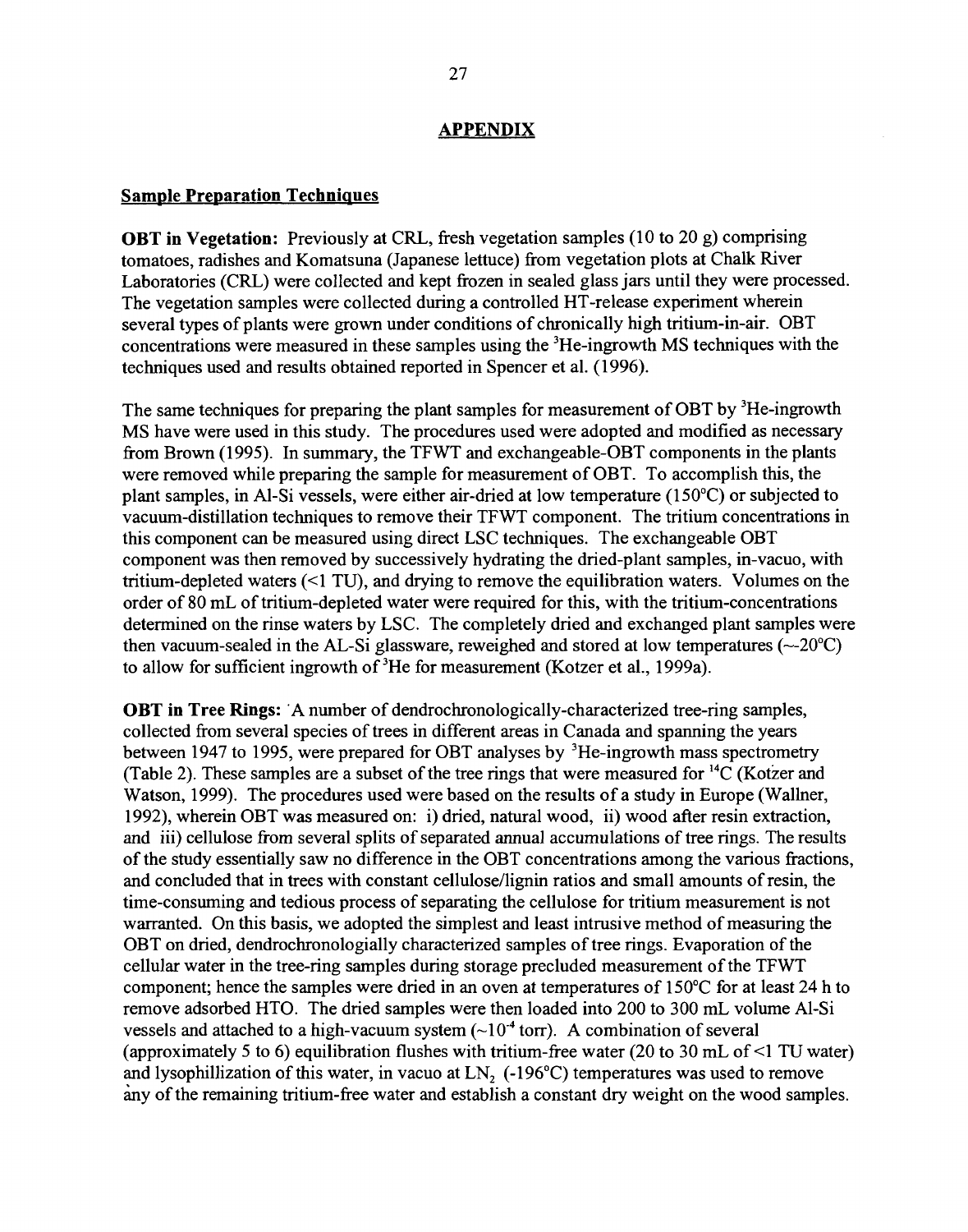Tritium concentrations for each of the rinse waters were determined by LSC. For two of the three sampling sites (Saskatchewan and Lambton, Ontario - Figure 1), this procedure was considered complete when the results of LSC analyses were at analytical background for direct LSC ( $\leq$ 10 TU). The final dried wood residue was then flame sealed into the AL-Si vessels at vacuum pressures of  $\sim$ 10<sup>-4</sup> torr, reweighed and stored in a freezer at temperatures of -20°C until analyses of ingrowth <sup>3</sup>He by mass spectrometry.

 $\bar{\mathbf{r}}$ 

 $\ddot{\phantom{0}}$